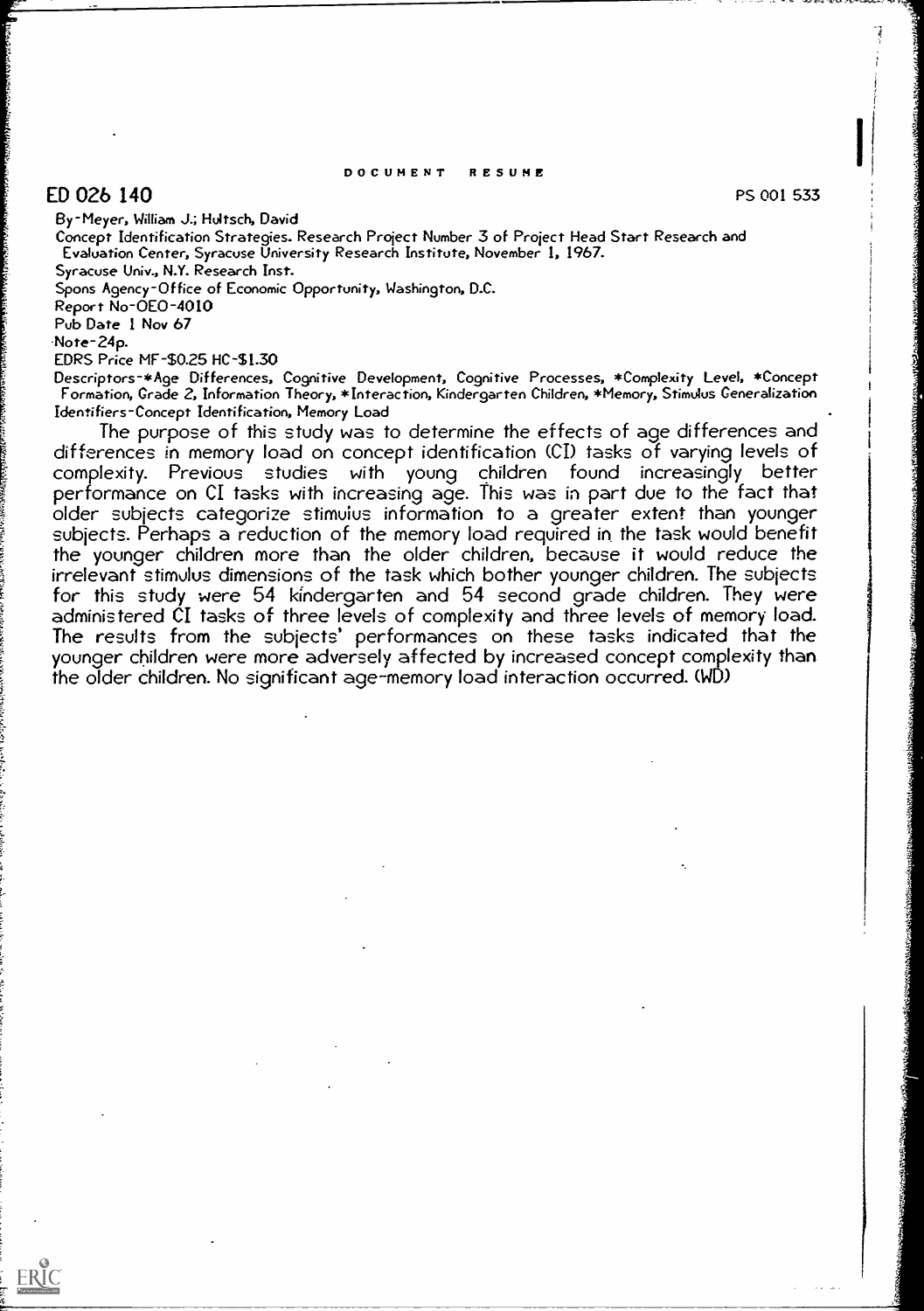### U. **5, DEPARTMENT OF HEALTH, EDUCATION & WELFARE** OFFICE OF EDUCATION

THIS DOCUMENT HAS BEEN REPRODUCED EXACTLY AS RECEIVED FROM THE PERSON OR ORGANIZATION ORIGINATING IT. POINTS OF VIEW OR OPINIONS STATED DO NOT NECESSARILY REPRESENT OFFICIAL OFFICE OF EDUCATION POSITION OR POLICY.

Project Head Start Research and Evaluation Center Contract # 0E0 4010 Final Report November 1, 1967

> William J. Meyer Center Director

Cooperating Agency Syracuse University Research Institute 201 Marshall Street Syracuse, New York 13210

Concept Identification Strategies William J. Meyer David Hultsch

**Reader of the Contraction of the Contraction of the Contraction of the Contraction of the Contraction of the Contraction of the Contraction of the Contraction of the Contraction of the Contraction of the Contraction of th**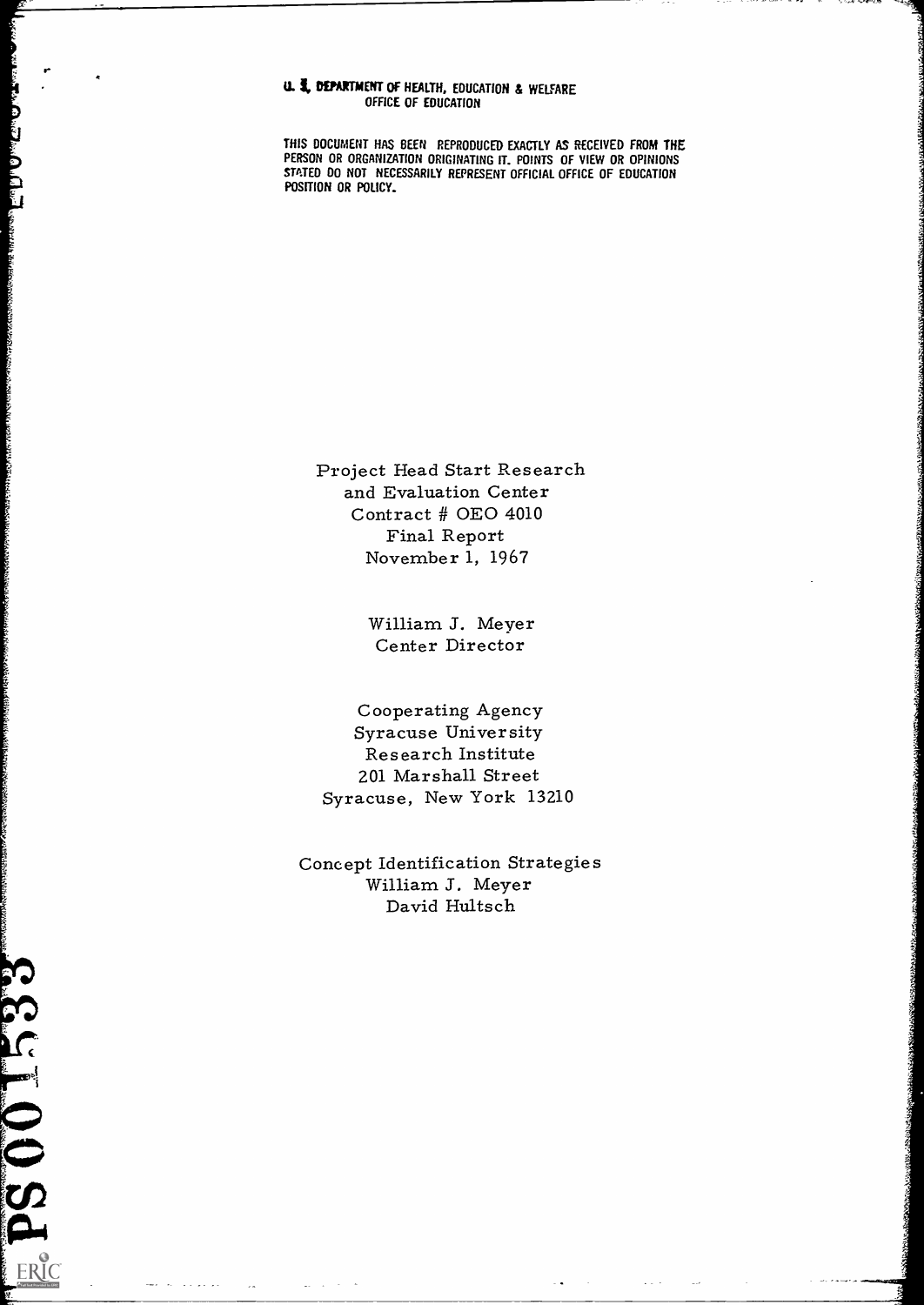

Concept Identification Strategies. William J. Meyer and David Hultsch

It has been established that concept identification (CI) in adults is facilitated by procedures which decrease the memory load of the S (Bourne, Goldstein, and Link, 1964; Cahill, and Hovland, 1960; Dominowski, 1965; Pishkin, and Wolfgang, 1965). A recent investigation (Pishkin, Wolfgang and Rasmussen, 1967) extended these findings to adolescents, and found that the younger Ss benefited from the reduction of memory load to a greater extent than the older Ss.

Developmental studies of CI with young children have typically found increasingly better performance with increasing age (Meyer and Offenbach, 1962; Osier, and Kofsky, 1965, 1966). Osier and Kofsky (1965, 1966) have shown that one reason for these age differences is that younger children respond to the irrelevant aspects of the task to a greater extent than the older children. Osler and Kofsky (1966) also demonstrated that older Ss categorize stimulus information to a greater extent than younger Ss.

The purpose of the present investigation is to determine age differences in the effects of memory load on CI tasks at varying levels of complexity. The fact that older children seem to spontaneously categorize stimulus information to a greater extent than younger children (Osier and Kofsky, 1966) suggests that less of a memory load is placed upon the older Ss; that is, failure to categorize requires the S to recall the association between each separate stimulus and the correct response, while categorization of stimuli requires only that the S recall the association between a combination of stimuli and the correct response. Thus, it seemed plausible to expect that a reduction of the memory load required by the task would be of greater benefit to the younger than the older children. A corollary of

ES.

SOL BRIC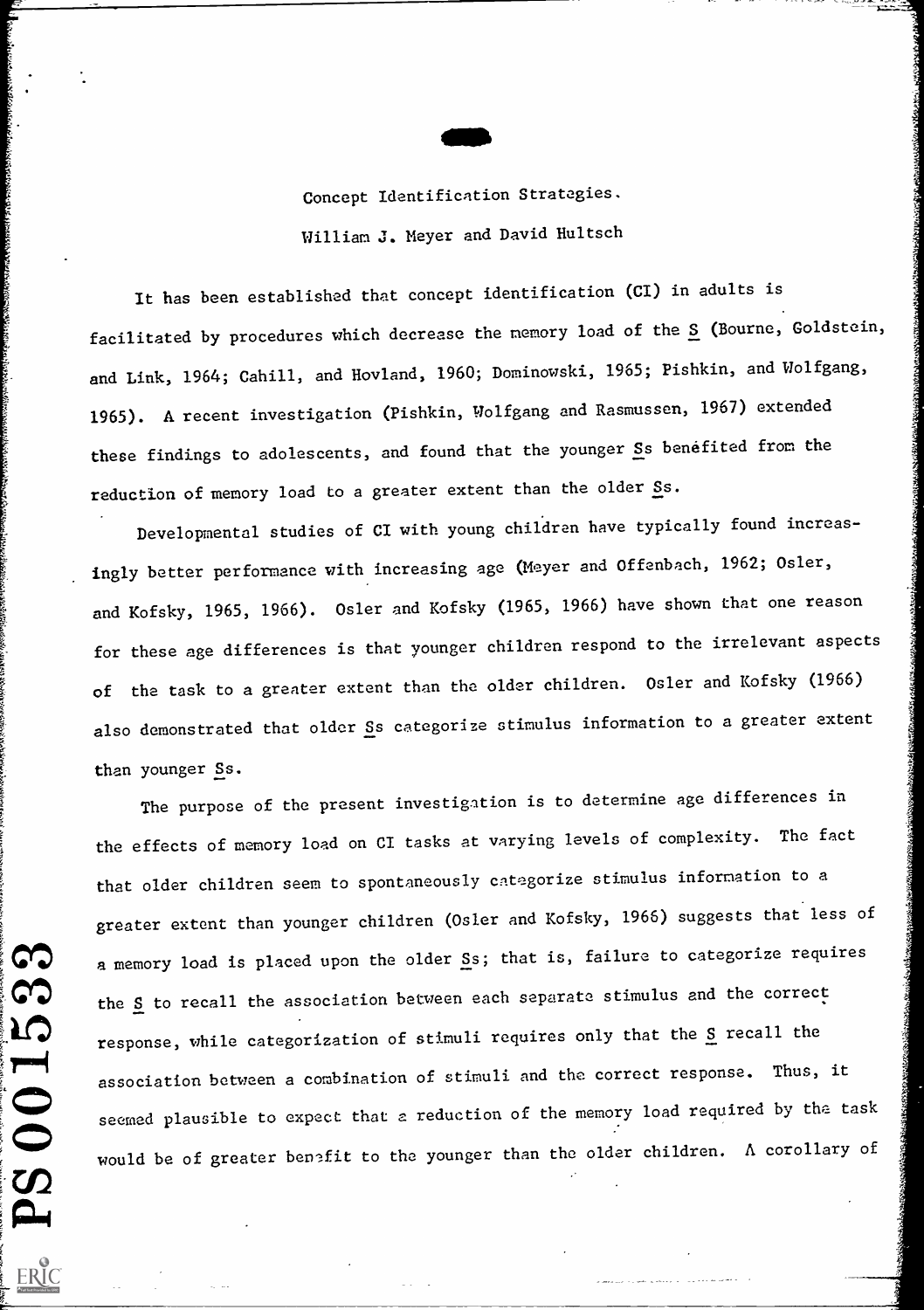this hypothesis is that reduction of the  $S'$ s memory load would reduce responding to the irrelevant stimulus dimensions of the task for all age groups but to a greater degree for the younger as opposed to the older children.

#### Method

### Subjects

The Ss were 108 boys and girls from kindergarten (K) and second grade (SG) classes at a suburban, Central New York school. The K sample contained 32 boys and 22 girls ranging in age from 5.6 to 6.7 years, with a mean of 5.9 years. The SG sample contained 30 boys and 24 girls ranging in age from 7.4 to 8.11 years, with a mean of 8.0 years. The 54 Ss within each age level were assigned at random to one of nine groups, resulting in six Ss per cell. The children are generally lower-middle class with generally average intellectual ability.

#### Stimuli

Concept identification tasks at three levels of stimulus complexity were constructed. Each level required the identification of one relevant concept, and complexity was varied by including either 0, 1, or 2 irrelevant concepts. In information theory nomenclature the problems contained either 1, 2, or 3 bits of information. Three bi-value concepts were combined to yield 12 possible problems shown in Table 1. Within each level of complexity, the relevant concept was assigned to each S at random.

The positions of the correct responses were sequenced according to criteria outlined by Fellows (1967). These sequences are designed to control responding on the basis of position perseveration, position alternation, win-stay, lose-shift, and win-shift, lose-stay strategies at a chance level. Thus, stimuli were sequenced , so that within a block of trials (a) each stimulus appeared equally often, (b) correct responding involved selection of the right and left buttons equally often,

# $-34.$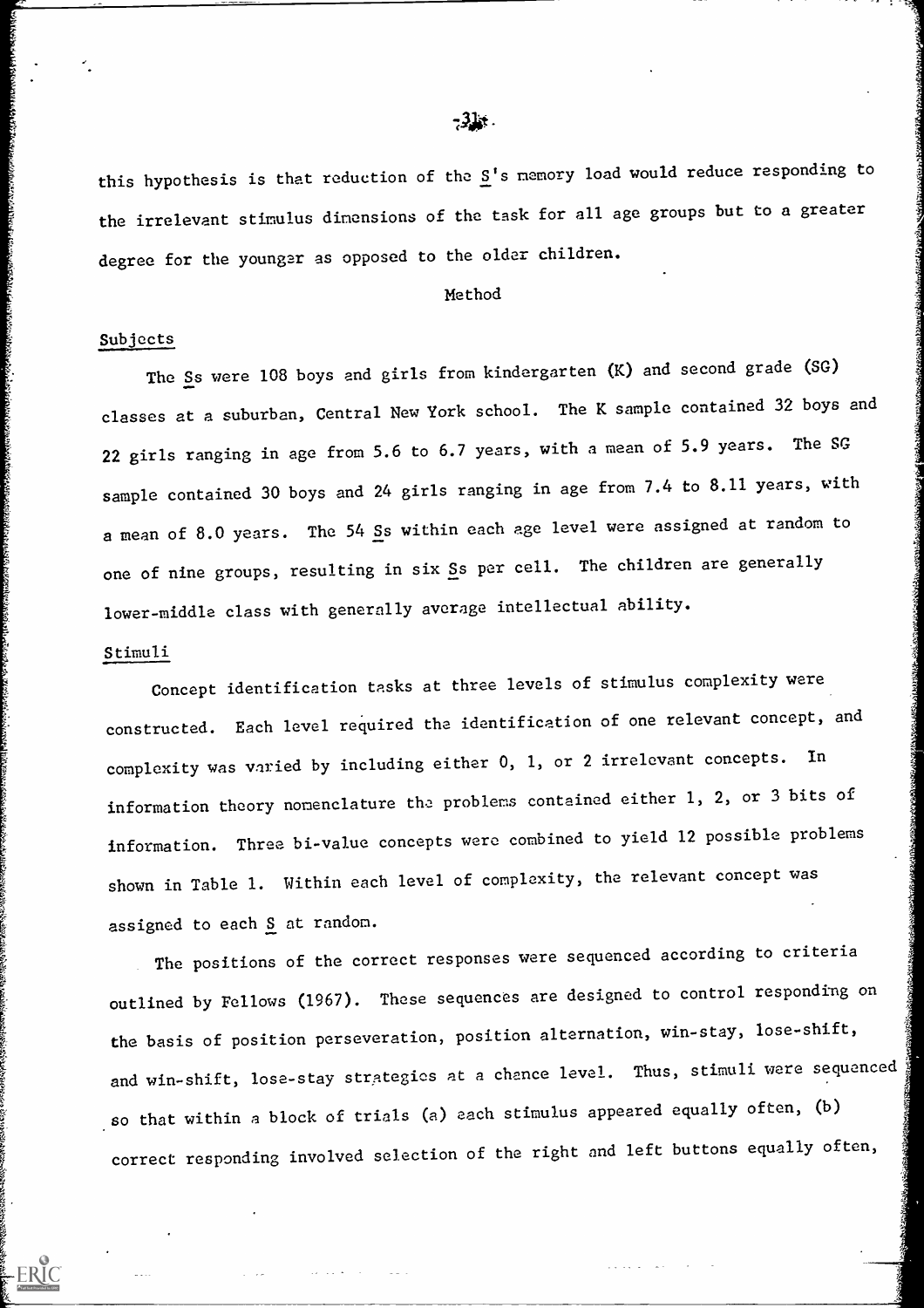| Table 1 |  |  |
|---------|--|--|
|---------|--|--|

# Characteristics of the Experimental Problems

| Characteristics <sup>a</sup> |                       |                             |                      |  |  |
|------------------------------|-----------------------|-----------------------------|----------------------|--|--|
| Bits of<br>Information       | Relevant<br>Dimension | Irrelevant<br>Dimension(s). | Number of<br>Stimuli |  |  |
|                              | Form                  |                             | $\boldsymbol{2}$     |  |  |
| $\mathbf{1}$                 | Color                 |                             | $\boldsymbol{2}$     |  |  |
|                              | Size                  |                             | $\mathbf{2}$         |  |  |
|                              | Form                  | Size                        | 4                    |  |  |
| $\boldsymbol{2}$             | Color                 | Form                        | 4                    |  |  |
|                              | Size                  | Color                       | 4                    |  |  |
|                              | Form                  | Color                       | 8                    |  |  |
|                              |                       | Size                        |                      |  |  |
| 3                            | Color                 | Form                        | 8                    |  |  |
|                              |                       | Size                        |                      |  |  |
|                              | Size                  | Form                        | $\boldsymbol{8}$     |  |  |
|                              |                       | $\text{Color}$              |                      |  |  |

aValues of the concepts used were: form-circle, square; color-red, blue; size-one to two ratio.

**Alexander State** 

ERIC

 $\overline{a}$ 

 $\bar{z}$  as  $\bar{z}$ 

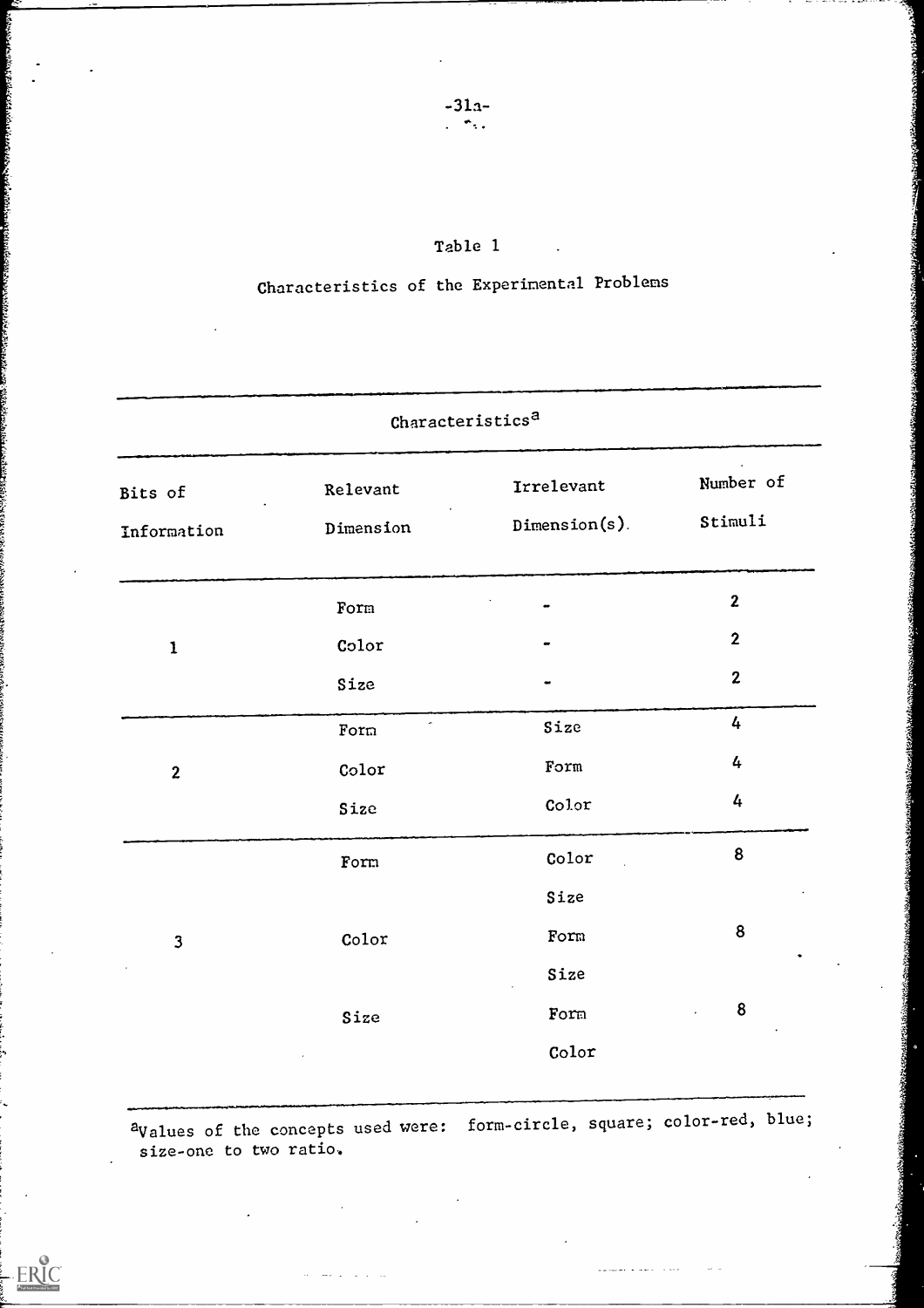and (c) shifting sides was rewarded equally as often as staying 'on the same side. Sequences 1 and 3 (121122211122 - 112221112212) from Fellows (1967) were combined to form a block of 24 correct response posttions.

# Design and Procedure

ERIC

The basic design was a 3 x 3 x 2 fixed effects model varying three levels of complexity (1, 2, or 3 bits of information), three levels of memory load reduction (0, 1, or 2), and two grade levels (K or SG). The procedure consisted of three parts; pretesting, pretraining, and the experimental task. To prevent fatigue, the pretesting and pretraining were conducted on one day, and the CI task was administered the following day. All Ss were run individually.

During the pretesting each S was presented with several pictures, and was questioned by the  $E$  to determine ability to discriminate the forms, colors, and sizes used in the experiment. Subjects who were unable to make any one of these discriminations were not used in the experiment. One K and one SG S failed the pretesting..  $\mathbf{z}^{\text{max}}$ 

Both the pretraining and CI tasks were presented visually on the same apparatus. The S was seated at a table in front of a milk glass screen, and the stimuli were rear projected on the screen terminating upon the child's response. A procedure of successive presentations was employed. Two buttons were placed on the table in front of the S, one to the right and one to the left of center. Activation of the correct response button operated an M&M dispenser (Davis Scientific Instruments, Model MMd-1). which delivered a candy to a box in view of the S. The equipment was automatically sequenced by means of a Gerbrands Program Timer (Model No. 1001).

-32-

 $-$ ----,  $\mu$ ---,  $\tilde{\mu}$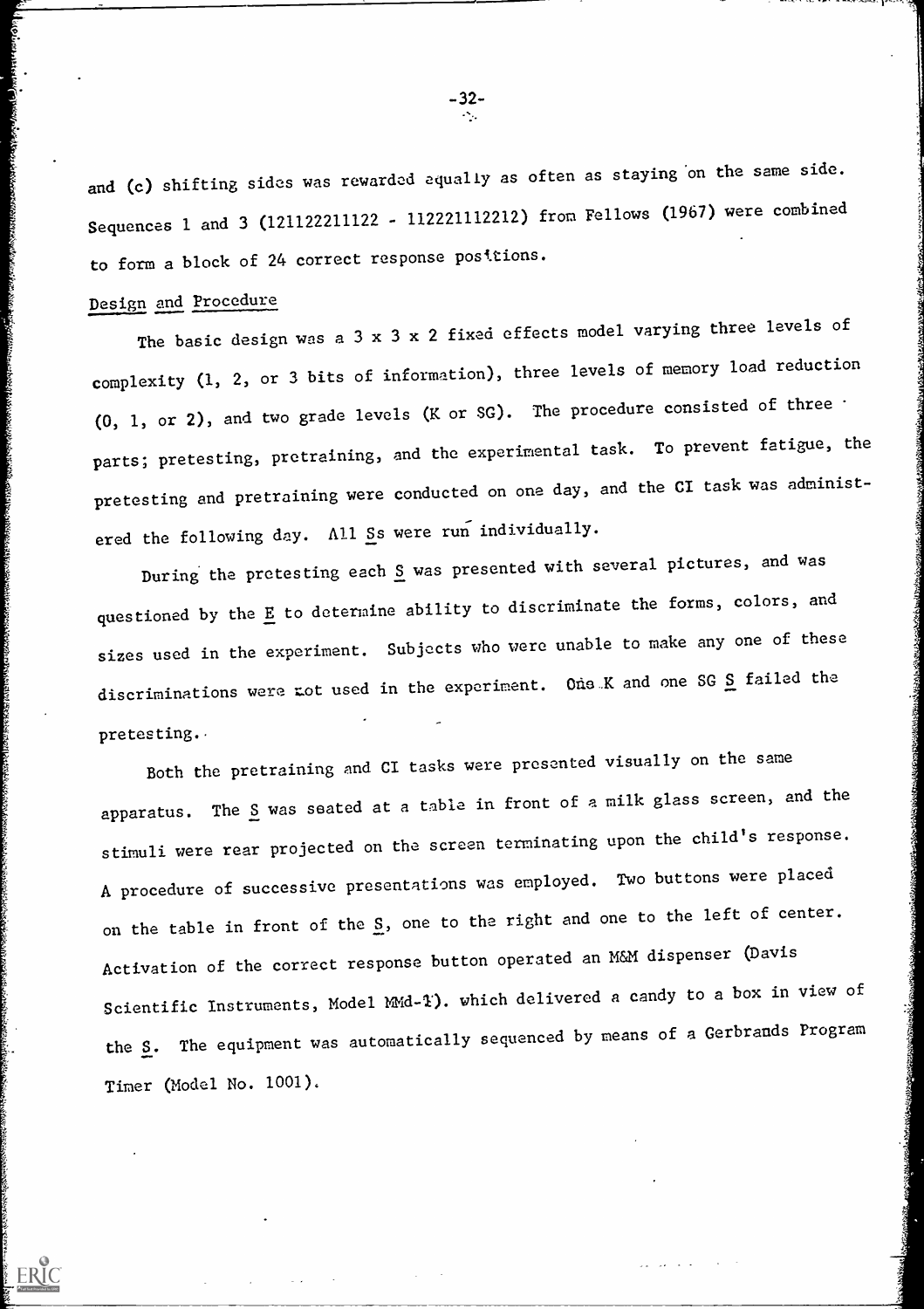For the memory load conditions in which 1 or 2 previous instances were available, a lighted display box was placed behind each of the response buttons. Following a correct response in these conditions, a print identical in content and size to the original projected stimulus was placed by the E in the box behind the appropriate response button. In conditions where one instance was available, the print remained in the display box until the  $S$  made another correct response, at which time it was removed and the new instance was placed behind the appropriate button. The procedure was the same for the conditions in which two previous instances were available, except that two prints were displayed at any one time. Following a third correct response, the earliest instance of the two displayed was removed. Only previously correct instances were used since other investigations (Pishkin, Wolfgang, and Rasmussen, 1967) have shown previous instances facilitate performance only if they are positive. For the 0 condition, no stimuli were given.

During the pretraining task, the Ss were shown pictures of a boy and a girl. The task was to press the left button whenever the girl appeared on the screen, and to press the right button for the boy. The  $E$  first showed the  $S$  which buttons to press, and explained the nature of the task. In the conditions where appropriate, the E also displayed the previously correct instances and explained their function. The Ss were encouraged to attend to these stimuli. Following the instructions, a series of the two pretraining stimuli were presented in blocks of eight trials with a correct response sequence of 12112221. The interstimulus interval was four seconds. Reinforcement was verbal, with the E saying "right" for correct responses and "wrong" for incorrect responses. The Ss were run to a criterion of & consecutive correct responses or 72 trials, whichever came first.PS0

ERIC

-33-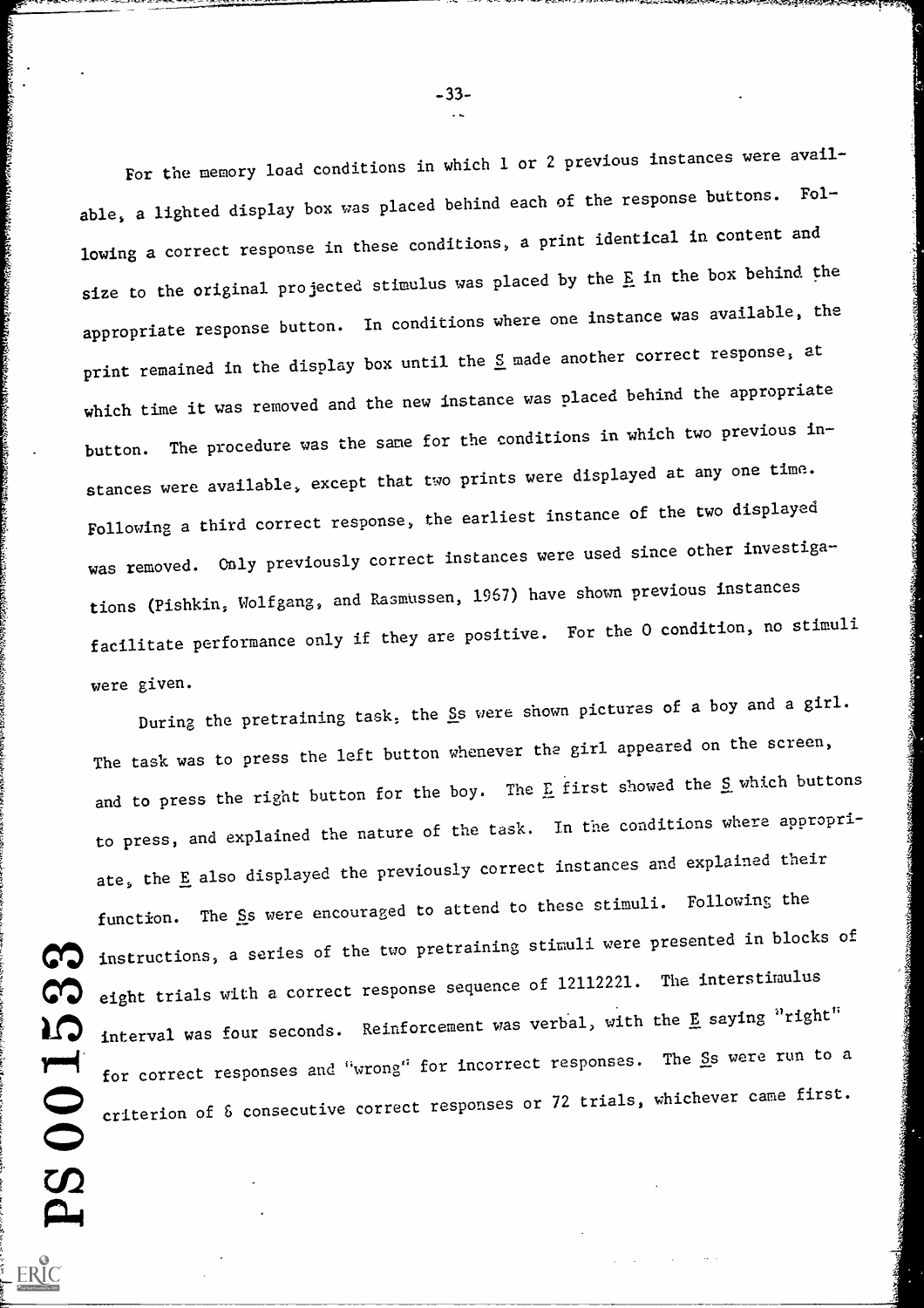Subjects who failed to reach criterion within 72 trials were dropped from the experiment. The range of errors on this task was small (0 to 5), and only one SG S failed to reach criterion.

Prior to the CI task on the following day, the instructions were repeated and eight additional practice trials were given to all Ss using the pretraining stimuli. In the CI task, the S was required to respond without aid from the E. Only one problem was given to each S in which the task was to consistently place one value of the relevant dimension to the right, and the other value to the left by pressing the appropriate buttons. Successive presentations were used with an interstimulus interval of six seconds. Correct responses were reinforced with M & Ms, and no candy was delivered for an incorrect response. The Ss were run to a criterion of 10 consecutive correct responses or 144 trials, whichever came first.

#### Results

Total errors to criterion for each of the 15 groups are shown graphically in Figure 1 and Table 2. This table, as are all analyses, is based on data with a cut-off point of 50 rather than 144 trials. This cut-off point was used since the median number of trials to criterion was 14, and only 4 of the 23 Ss who went beyond 50 trials reached criterion before reaching 144 trials. Thus, analyses of the data based on a maximum of 50 trials accurately reflects the results of the experiment.

Analysis of variance on the error scores yielded a significant bits effect  $(E = 5.88, d.f. = 2.90; p(.005)$  which accounts for 8% of the total variance. The analysis also indicated a significant memory load effect and accounts for 9% of

ERIC

 $-34-$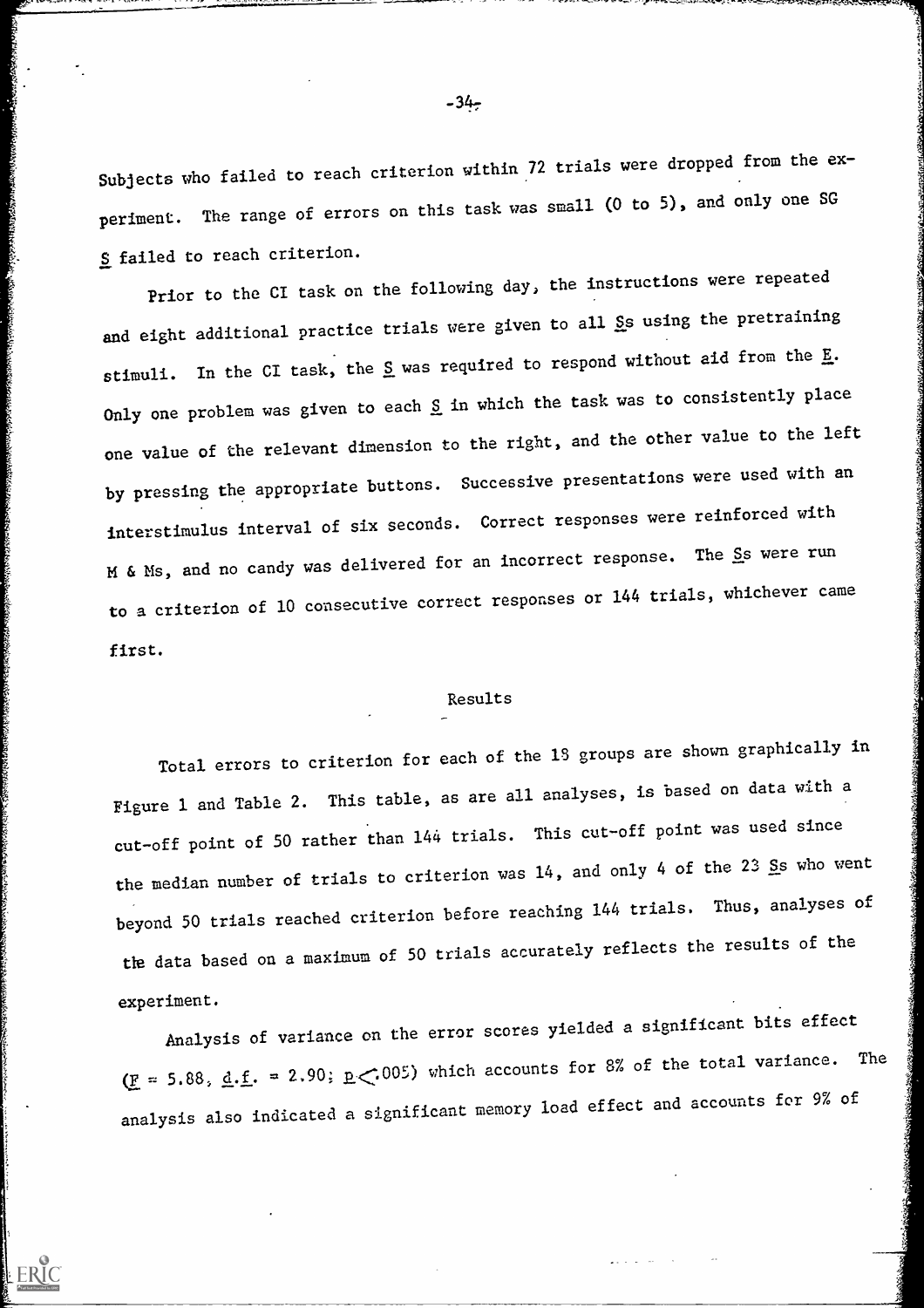



 $\underset{\frac{\text{FIRC}}{\text{Fall has the probability EBC}}}{\text{Fall has the probability EBC}}$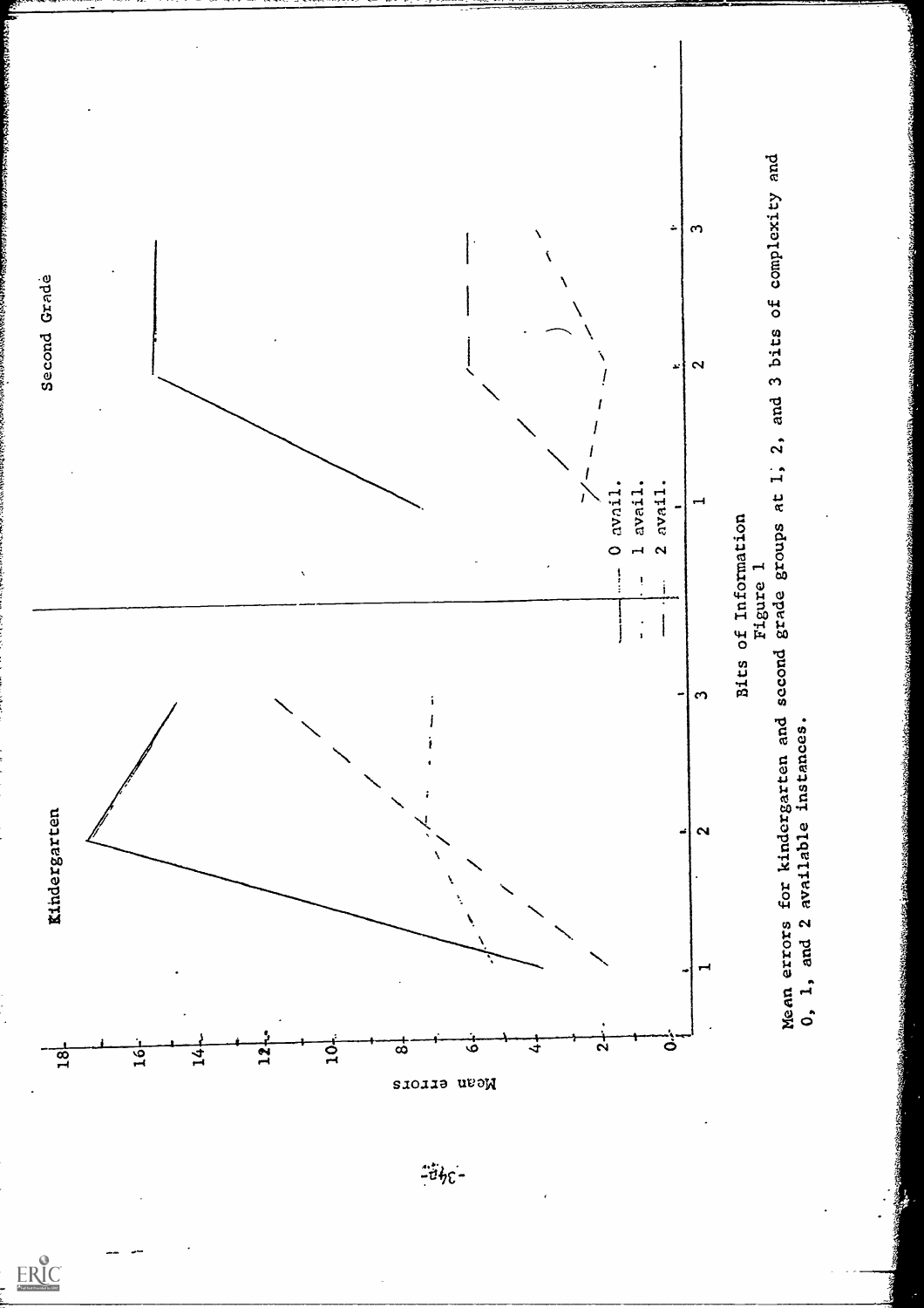the total variance  $(E = 6.74; d.f. = 2.90, p(.005)$ . No other main effect or interaction was significant.

Analysis of the simple effects for bits of information, and number of available instances was done to locate the sources of variation contributing to the significant main effects. The analysis for bits of information indicated a significant bits effect at Q available instances ( $\underline{F} = 5.16$ ;  $\underline{d} \cdot \underline{f} = 2$ , 90;  $\underline{p} \langle .01 \rangle$ , but not at 1 or 2 available instances (see figure 2). Further comparisons with the 0 available instances indicated greater numbers of errors were made at the 2 and 3 bit levels, than at the 1 bit level  $(F = 10.14; d.f. = 1,90; p(.005)).$ 

Analysis bf the simple effects for memory load yielded a significant effect at the 2bit level ( $\underline{F} = 6.18$ ;  $\underline{d}.\underline{f} = 2.90$ ;  $\underline{p}$  (.005), but not at the 1 or 3 bit levels, although the comparison at the 3 bit level was significant at the .10 level (see figure 3). Further comparisons within the 2 bit level indicated fewer errors were made with 1 and 2 available instances than when no instances were available  $(E =$ 12.02;  $\underline{d.f.} = 1,90; \underline{p} \langle .005 \rangle$ .

Since both bits of information, and number of available instances represent equal intervals of quantitative variables, trend analysis was performed on these factors by analyzing the sums of squares of the main effects into linear and quadratic components. It was found that the linear component accounted for 91% of the total sums of squares due to bits of information  $(F = 10.67; d.f. = 1,90; p \le 005)$ , while the quadratic component accounted for the remaining 9% of the variance which is not statistically significant. The linear component for the number of available instances was also significant  $(F = 9.73; d.f. = 1,90; p \nless 0.005)$  and accounts for 72% of the quadratic component accounted for the remaining 28% and was not significant.

A chi-square analysis of trials to criterion was carried out according to a technique described by Bresnahan and Shapiro (1966) in which an overall contingenty

 $\mathbf{L}$ 

-35-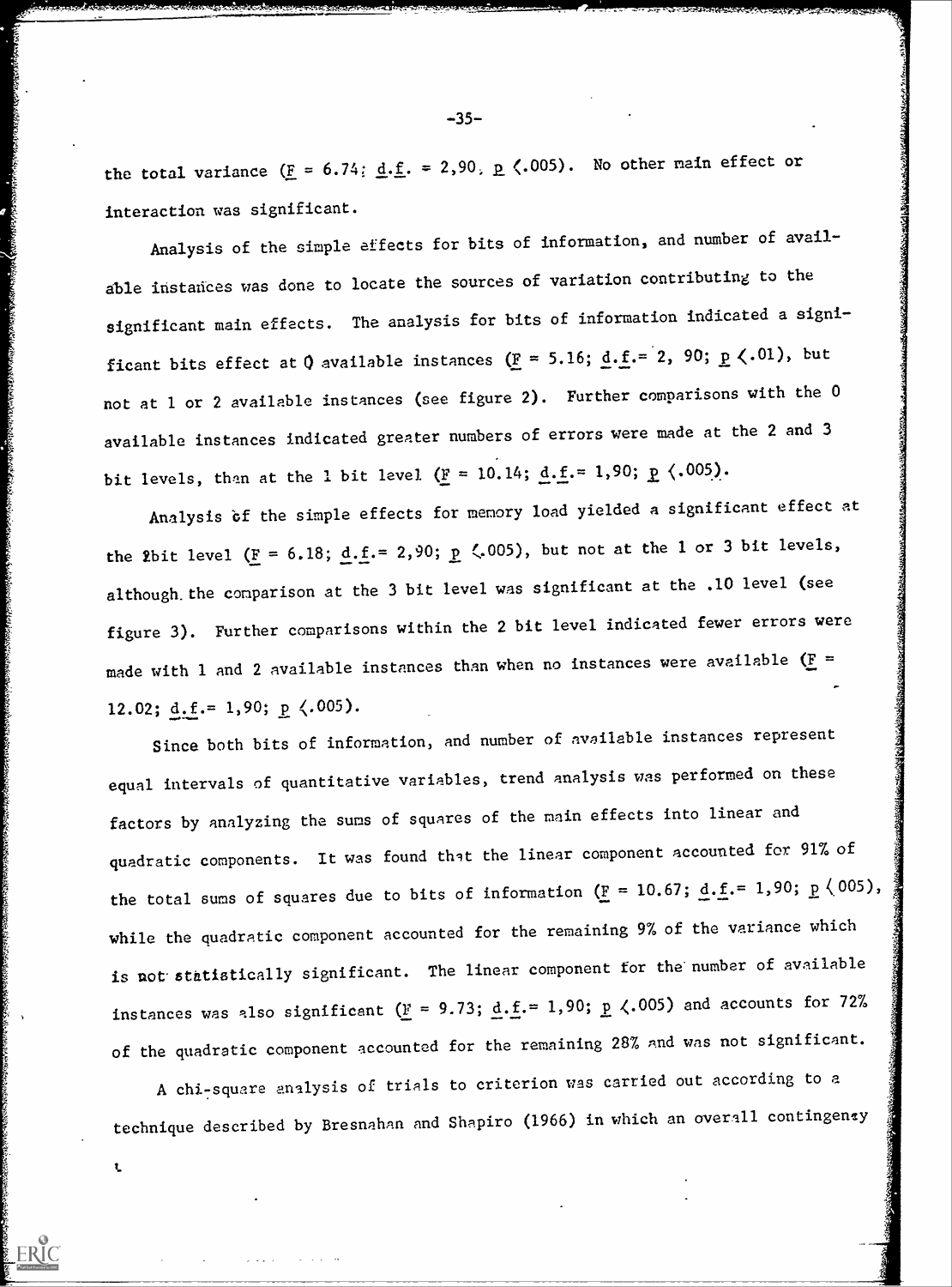|                |                | Kindergarten                   |      |                | And the company of the second state of the company of the company of the company of the company of the company of the company of the company of the company of the company of the company of the company of the company of the |                  | Second |                  |  |  |
|----------------|----------------|--------------------------------|------|----------------|--------------------------------------------------------------------------------------------------------------------------------------------------------------------------------------------------------------------------------|------------------|--------|------------------|--|--|
|                |                | <del>∞∞</del><br>$#$ available |      |                |                                                                                                                                                                                                                                | # available      |        |                  |  |  |
|                |                | $\mathbf 0$                    | 1    | $\overline{2}$ |                                                                                                                                                                                                                                | $\boldsymbol{0}$ | ı      | $\mathbf{2}$     |  |  |
|                | $\overline{x}$ | 3.8                            | 5.2  | 1.5            |                                                                                                                                                                                                                                | 7.2              | 2.7    | 1.8              |  |  |
| $\mathbf{1}$   | <b>SD</b>      | 6.1                            | 9.8  | 1.2            |                                                                                                                                                                                                                                | 10.0             | 4.2    | 1.7 <sup>1</sup> |  |  |
|                | $\overline{x}$ | 17.2                           | 7.2  | 7.0            |                                                                                                                                                                                                                                | 15.2             | 1.5    | 5.8              |  |  |
| $\overline{2}$ | <b>SD</b>      | 11.1                           | 9.6  | 9.4            |                                                                                                                                                                                                                                | 12.3             | 2,3    | 8.7              |  |  |
|                | $\overline{x}$ | 14.3                           | 12.0 | 11.8           |                                                                                                                                                                                                                                | 15.0             | 3.8    | 5.8              |  |  |
| $\overline{3}$ | <b>SD</b>      | 10.7                           | 13.8 | 9.5            |                                                                                                                                                                                                                                | 12.2             | 3.2    | 6.4              |  |  |

 $\cdot$ 

FERIC

Table 2 - Means and vatiances of errors

 $F \text{ max} = 127.73$  $F$  max, .01,5 = 88.0

 $\mathcal{L}$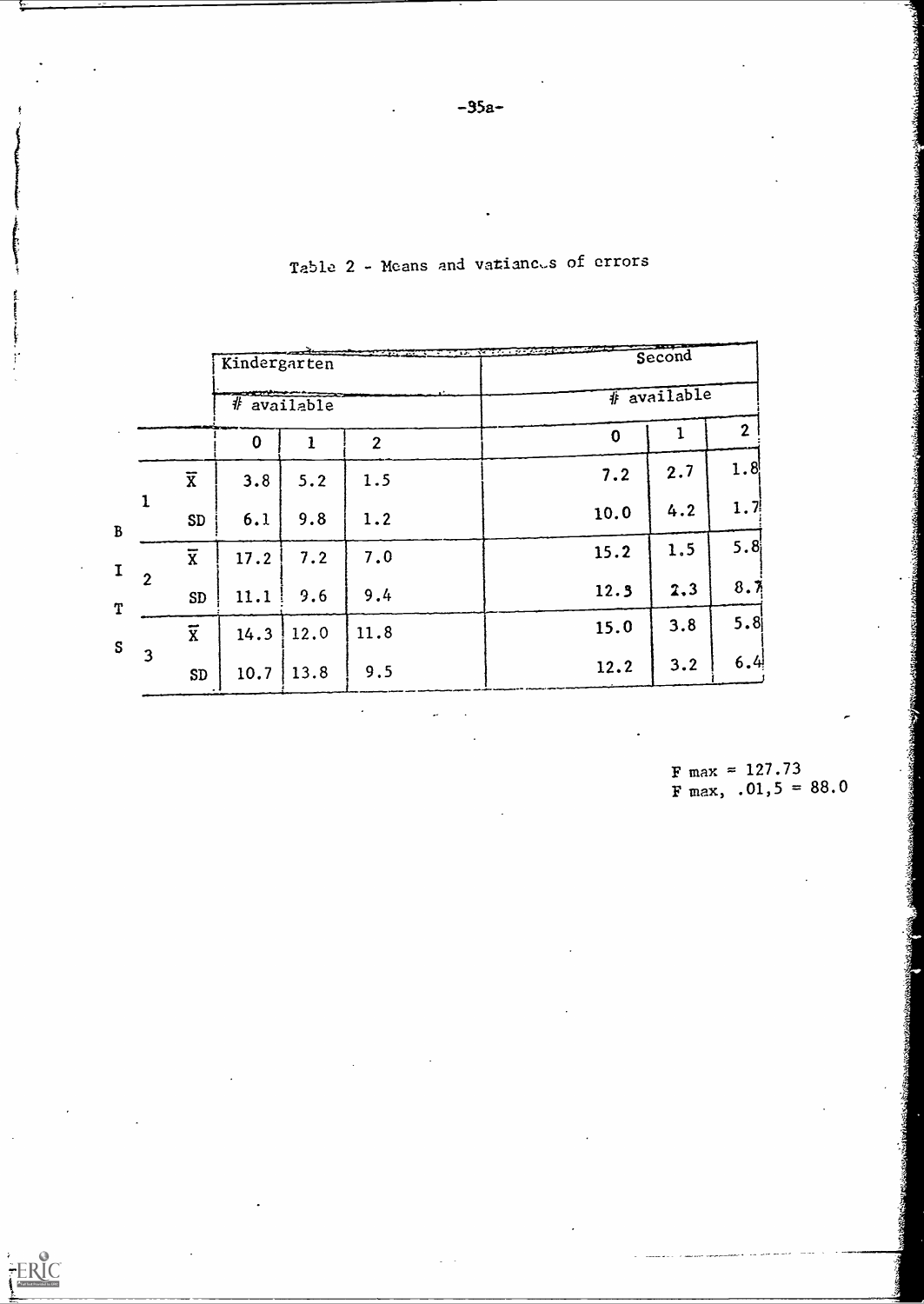

Figure 2-

ERIC

Mean errors for kindergarten and second grade groups combined at 1, 2, and 3 bits of information and 0, 1, and 2 available previous instances.

 $-35b-$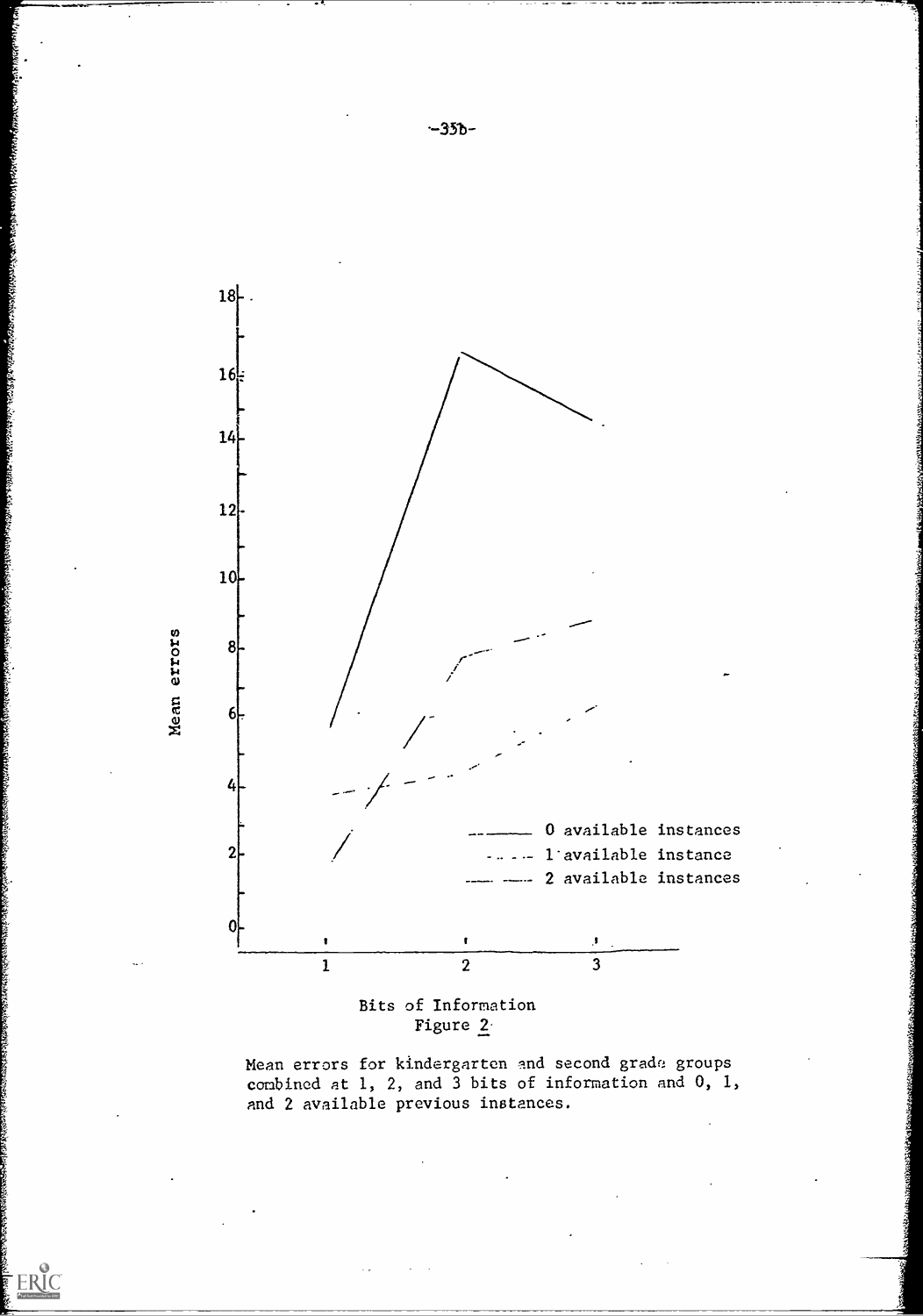

Figure 3

 $\mathbf{v}$ 

ERIC

Mean errors for Kindergarten and Second Grade groups at 0, 1, and 2 available previous instances.

 $\pmb{\mathcal{I}}$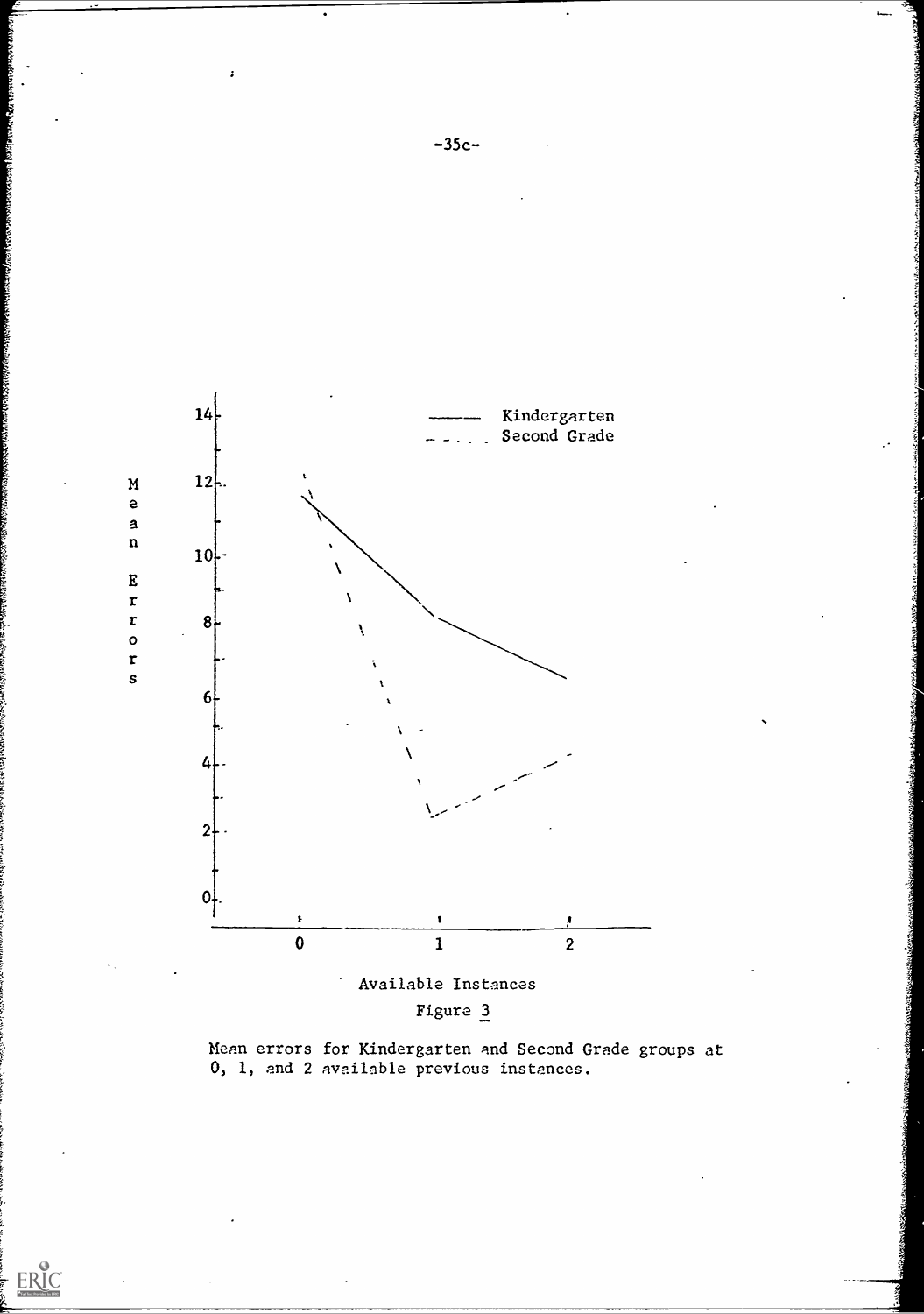table with more than  $1 \underline{d.f.}$  may be partitioned into orthogonal components, each distributed as chi-square with  $1$  <u>d.f</u>. This permits precise analysis of the source  $\qquad \qquad \qquad \qquad$ of nonindependence which may be found in the overall contingency table. This analysis was carried out for several reasons. First, it was necessary to analyze the trials to criterion measure by non-parametric measures since a number of Ss did not reach criterion. That is, there was no way to determine the number of additional trials these S would have required to reach criterion, and thus, these Ss constituted only a category. Second, a non-parametric analysis was considered informative since the variances of the error scores were unequal  $(E_{MAX} = 127.73;$ d.f.= 5;  $p$  (.01). Since trials to criterion correlated .97 with errors, analysis on the former measure should provide a replication of the error analysis of variance results. Thus, while the F test has been shown to be robust with respect to the assumption of equal variances, replication of the parametric analysis by the non-parametric would increase confidence in the results of the experiment. Finally, the trials to criterion measure was used since it permitted comparisons of criterion Ss with non-criterion Ss, as well as further comparisons within the criterion group alone. Although these comparisons were possible analysis of variance of error scores, the procedure would have resulted in unequal numbers of Ss within the cells, which, with unequal variances, seriously violates the assumptions underlying the F test.

Categories were formed by dividing the criterion Ss into quarters on the basis of the number of trials required to reach criterion. Subjects not reaching criterion formed a fifth category. The experimental groups conform to the requirements for the analysis (Bresnahan & Shapiro, 1966). Table 2 shows the overall contingency table, analysis of which indicated significant non-independence

 $\mathbb{R}^3$  . -36- $\mathbb{R}^3$  . -36- $\mathbb{R}^3$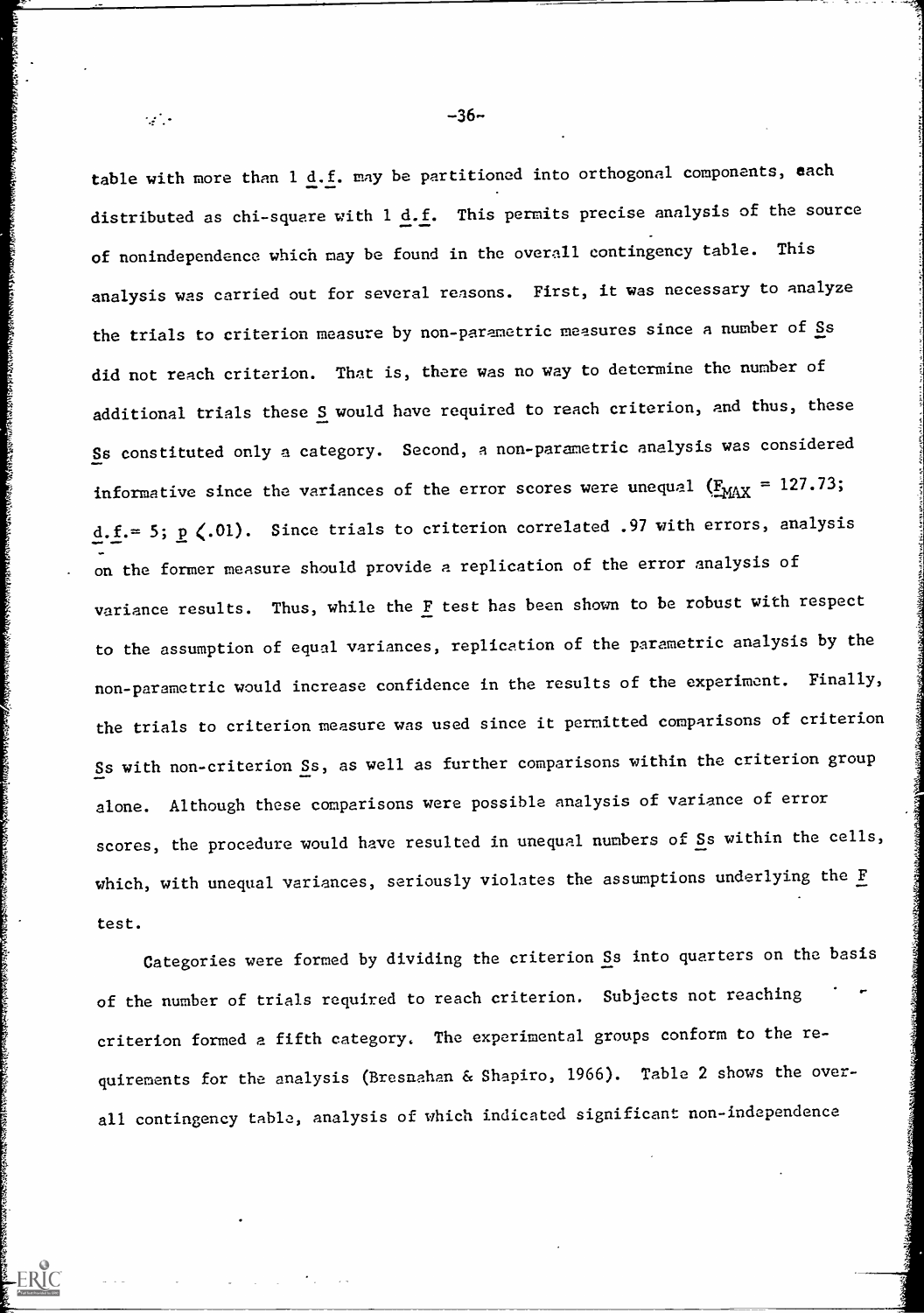$(X^2 = 62.20, d.f. = 44; p(.05).$  The overall contingency table was partitioned into 10 orthogonal components in an attempt to locate the sources of the nonindependence indicated by the overall analysis. It was decided a priori to calculate these orthogonal components for criterion versus non-criterion Ss, and for a median split on trials to criterion within the criterion group alone. The results show that proportionally more Ss failed to reach criterion at 3 bits than at 1 bit, and that at 2 and 3 bits, proportionally more Ss reached criterion when 1 and 2 previous instances were available than when none were available. None of the other partitions yielded significant chi-square values. Thus, this analysis lends support to the results of the error analysis of variance, except that it indicates a significant effect due to available instances at 3 bits, while this effect only approached a low level of significance in the error analysis.

The partitions for the comparison of the criterion Ss alone, divided into those above and below the median on the trials to criterion measure, revealed that proportionally more Ss were above the median on the trials to criterion measure at 3 bits than at I bit. No other comparisons were significant. The effects found previously for the number of available instances were not found in this analysis, suggesting that these effects were due entirely to Ss failing to reach criterion.

Information theory suggests another data analysis strategy. Essentially,the question asked is how much of the information contained in the stimuli is actually transmitted to fhe child. For example, in information theory terms, a problem may contain one bit of information (two equi-probable events). In the case of perfect transmission, the S will consistently make one response for one event, and a second response for the other event. No information is transmitted if the  $S$ responds randomly to the two events. Thus, transmitted information may be thought

 $-37-$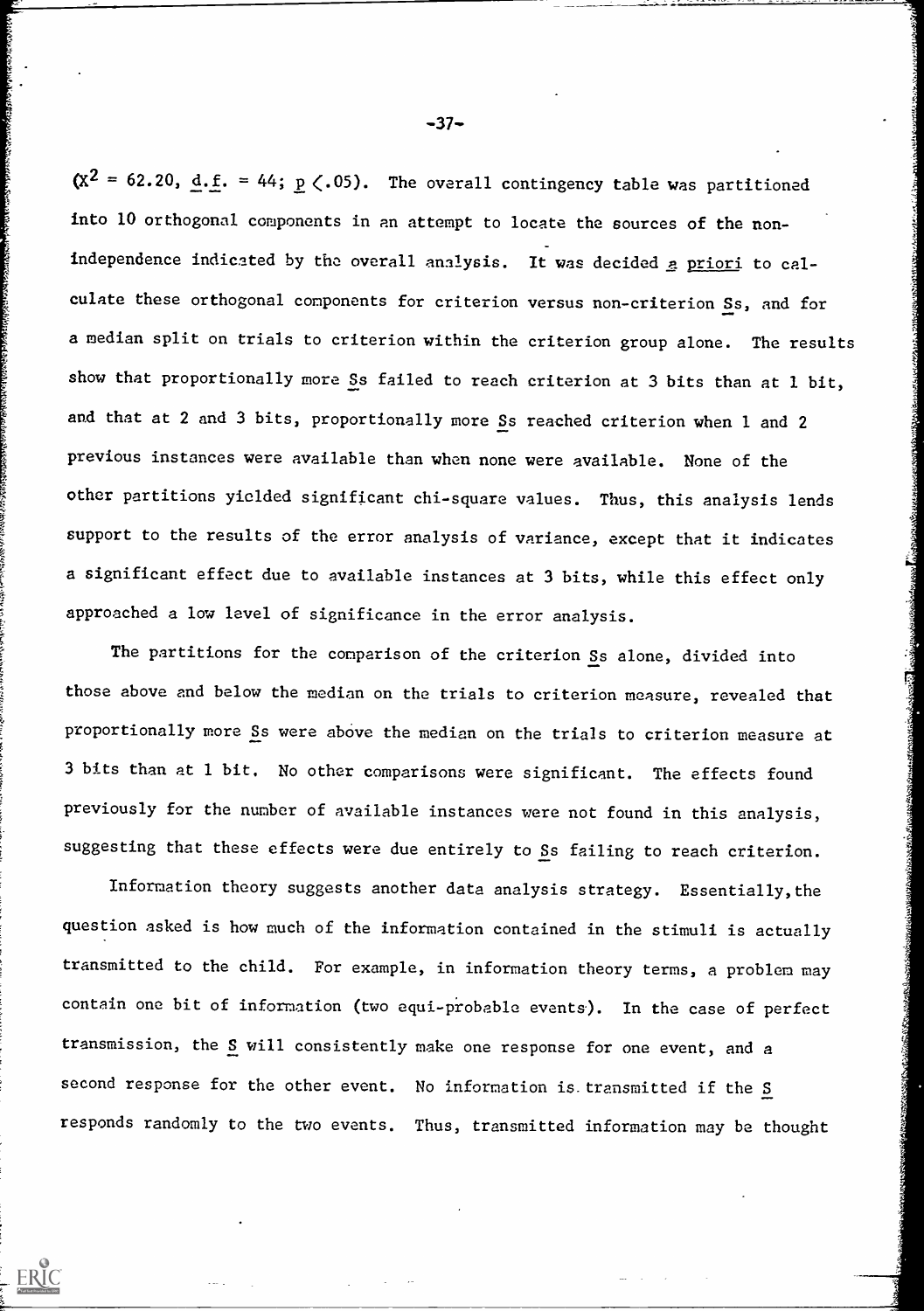## Table 3

# Overall Contingency Table Tabulating Trials

# To Criterion For All Treatment Groups

| <b>Experimental</b>        |                      | Trials         |                         |                         |                        |                            |                         |
|----------------------------|----------------------|----------------|-------------------------|-------------------------|------------------------|----------------------------|-------------------------|
| Group                      | <b>COMMUNICATION</b> |                | 10 <sub>1</sub>         | $11 - 12$               | $13 - 16$              | $17 - 43$                  | Non-Criterion           |
| $\boldsymbol{0}$<br>1 Bit  |                      | K              | $\mathbf{3}$            | $\mathbf{1}$            | $\mathbf{O}$           | $\boldsymbol{2}$           | $\bf{0}$                |
|                            |                      | SG             | $\pmb{0}$               | $\boldsymbol{2}$        | $\mathbf{1}$           | $\boldsymbol{2}$           | $\mathbf{1}$            |
|                            | $\bullet$            | <b>K</b>       | $\mathbf{3}$            | $\boldsymbol{6}$        | $\mathbf{2}$           | $\bf{0}$                   | $\mathbf 1$             |
|                            | $1*2$                | SG             | $\frac{1}{4}$           | $\overline{\mathbf{3}}$ | $\mathbf{3}$           | $\mathbf{2}$               | $\bf{0}$                |
| $\boldsymbol{0}$<br>2 Bits |                      | K<br>$\bullet$ | $\bf{0}$                | $\pmb{0}$               | $\boldsymbol{2}$       | $\pmb{0}$                  | 4                       |
|                            |                      | <b>SG</b>      | $\overline{2}$          | $\mathbf{0}$            | $\bf{0}$               | $\mathbf{1}$               | $\overline{\mathbf{3}}$ |
|                            |                      | K              | $\overline{2}$          | $\mathbf{1}$            | $\overline{3}$         | $\bullet$<br>$\frac{1}{4}$ | $\mathbf{2}$            |
|                            | $1+2$                | [SG            | $\overline{2}$          | 4                       | ------<br>$\mathbf{3}$ | $\boldsymbol{2}$           | $\mathbf 1$             |
|                            |                      | K              | $\pmb{0}$               | $\mathbf{1}$            | $\bf{0}$               | $\boldsymbol{2}$           | $\mathbf{3}$            |
| 3 Bits                     | $\overline{0}$       | SG             | $\mathbf{0}$            | $\mathbf{I}$            | 1                      | ı                          | 3                       |
|                            |                      | K.             | $\overline{\mathbf{3}}$ | $\bf{0}$                | $\mathbf{1}$           | 4                          | $\overline{4}$          |
|                            | $1+2$                | SG.            | $\mathbf 1$             | 1                       | 5                      | $\frac{1}{4}$              | $\mathbf 1$             |

For this Table and other Tables of the chi-square analysis the following symbols will be used: c= Criterion Ss; NC= Noncriterion Ss; 0= No available Instances; 1+2= The sum of the 1 and 2 available Instance conditions; K= Kindergarten; SG= Second Grade.

 $\bullet$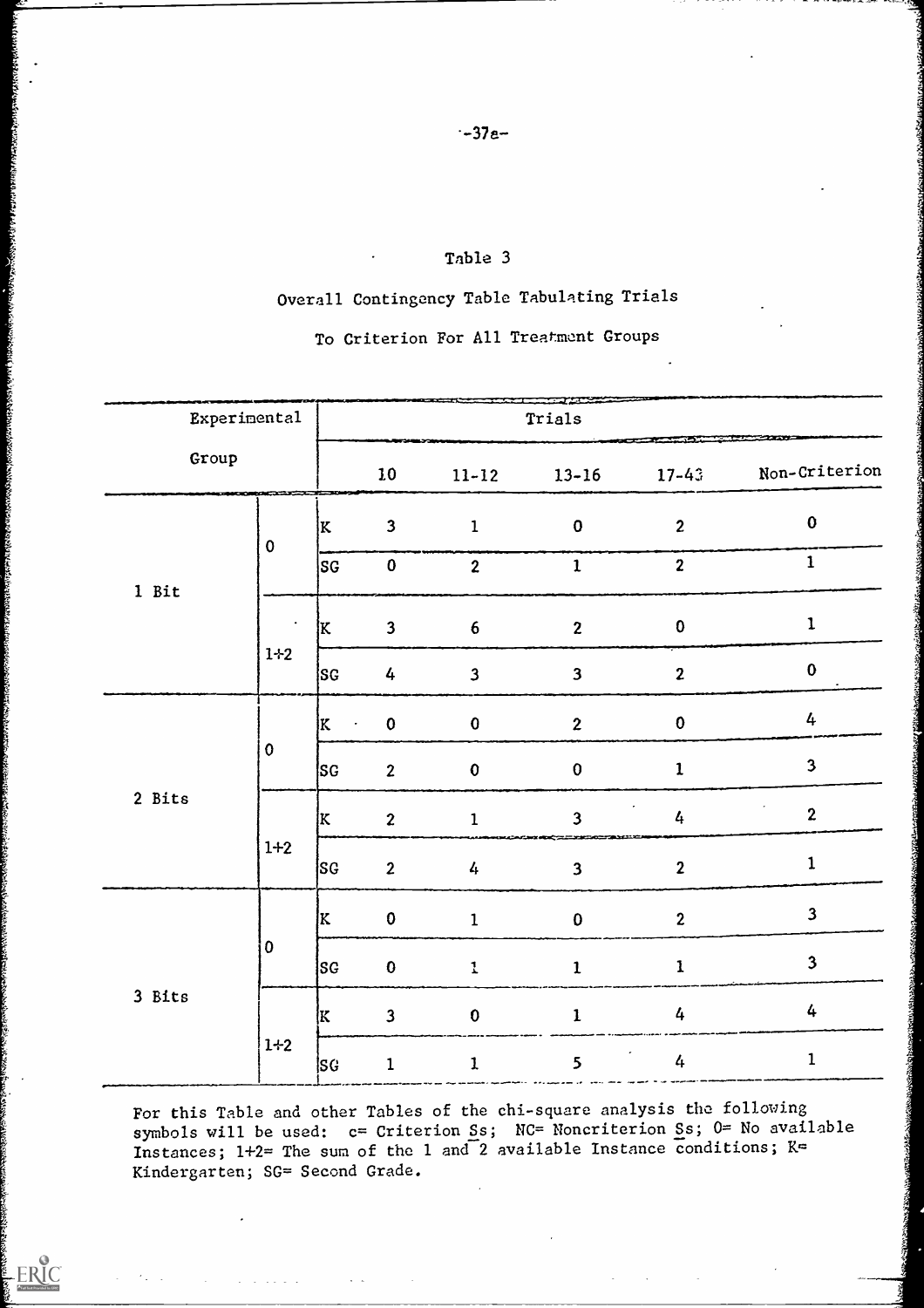of as the amount of reduction of uncertainty produced by the  $S'$ s response to the stimulus events. In this study, the analysis was concerned with the amount of information transmitted from the relevant and irrelevant stimulus dimensions and permits a direct assessment of the amount of systematic responding to the relevant and irrelevant dimensions. The use of error measures does not permit direct assessment because they may be caused by wholly random responding as well as by responding to irrelevant cues.

Details for computing the information transmission index are described by Attneave (1959, pp. 42-67). Essentially the computations are concerned with a comparison of the maximum possible uncertainty with actual uncertainty. Maximum possible uncertainty occurs when the subject is responding on a purely random basis. The difference between maximum uncertainty and actual uncertainty is the amount of reduction of uncertainty provided by the subjects responses.

1922 al al Santolio de Maria de Maria de Maria de Maria de Maria de Maria de Maria de Maria de Maria de Maria d

Table 4 and figure 4 show the mean amount of information transmitted from the relevant and irrelevant dimensions for both the criterion and non-criterion Ss of the various experimental groups. The values represent transmission scores between a maximum of 1.00 (perfect transmission), and a minimum of .00 (random responding). The significance of these values (difference from zero) was calculated by means of the chi-square formula:  $x^2 = 1.3863$  N (T - d.f./ 1.3863 N, where N equals the total number of responses, T equals the mean transmission score, and  $d.f.$  equals the degrees of freedom (kttneave, 1959, pp. 63-66).

The findings suggest that criterion Ss discarded the irrelevant cues rapidly, and responded mainly to the relevant cues. For the criterion Ss, 96% of the transmission was accounted for by the relevant cues, while only 4% was accounted for by ons. On the other hand, 20% of the non-criterion  $S_3$ ' trans-

 $-38-$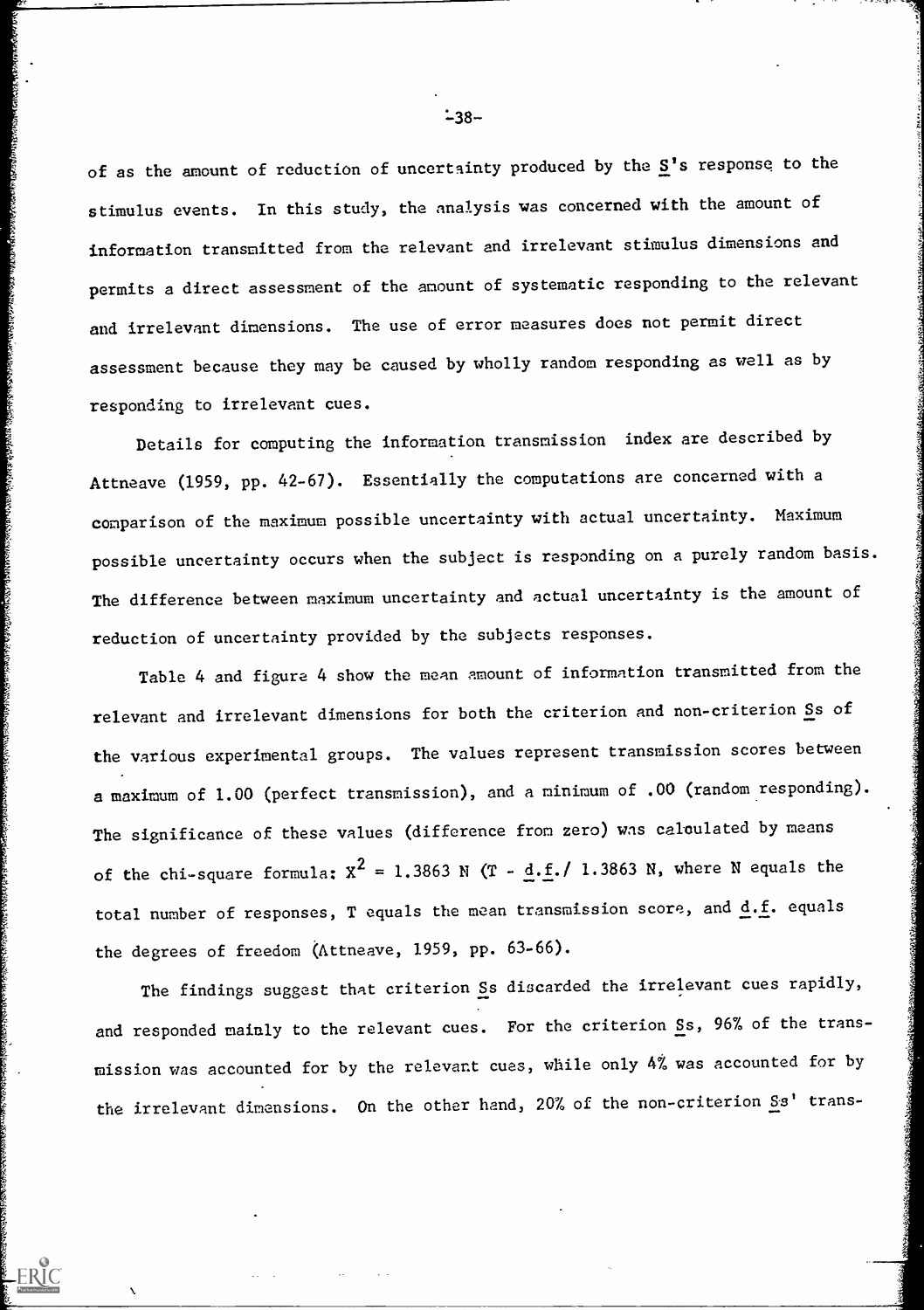Ŗ.

actionary

**From Sec.** 

ERIC

# Table 4

# Mean Amount of Information Transmitted From Relevant and Irrelevant Stimulus Attributes

| Condition              | Criterion Ss    |                   |                         | Non-Criterion Ss        |                   |                   |  |
|------------------------|-----------------|-------------------|-------------------------|-------------------------|-------------------|-------------------|--|
|                        | $\mathbf n$     | relevant          | Irrelevant <sup>1</sup> | $\mathbf{n}$            | relevant          | Irrelevant        |  |
| Kgn 1 Bit 0 Available  | 6               | .635 <sup>d</sup> |                         | $\mathbf 0$             |                   |                   |  |
| Kgn 1 Bit 1 Available  | $5\overline{)}$ | .678 <sup>d</sup> |                         | $\mathbf{1}$            | .000              |                   |  |
| Kgn 1 Bit 2 Available  | 6               | .562 <sup>d</sup> |                         | $\boldsymbol{0}$        |                   |                   |  |
| Kgn 2 Bits 0 Available | $\overline{c}$  | .286 <sup>c</sup> | .000                    | 4                       | .000              | .040              |  |
| Kgn 2 Bits 1 Available | 5               | .482 <sup>d</sup> | .050 <sup>b</sup>       | $\mathbf 1$             | .000              | .000              |  |
| Kgn 2 Bits 2 Available | 5 <sub>1</sub>  | .482 <sup>d</sup> | .079 <sup>c</sup>       | $\mathbf 1$             | .000              | .000              |  |
| Kgn 3 Bits 0 Available | $3$ $\ddots$    | .199 <sup>d</sup> | .012                    | $\overline{\mathbf{3}}$ | .029 <sup>b</sup> | .030 <sup>b</sup> |  |
| Kgn 3 Bits 1 Available | 4               | .648 <sup>d</sup> | .041                    | $\mathbf{2}$            | .007              | $.045^{\rm b}$    |  |
| Kgn 3 Bits 2 Available | 4               | .325              | .022                    | $\overline{2}$          | .008              | .001              |  |
| 2nd 1 Bit 0 Available  | 5               | .445 <sup>d</sup> |                         | 1                       | .000              |                   |  |
| 2nd 1 Bit 1 Available  | 6               | .569 <sup>d</sup> |                         | $\mathbf{0}$            |                   |                   |  |
| 2nd 1 Bit 2 Available  | 6               | .570 <sup>d</sup> |                         | $\mathbf 0$             |                   |                   |  |
| 2nd 2 Bits 0 Available | $\overline{3}$  | .641 <sup>d</sup> | .008                    | $\overline{\mathbf{3}}$ | .000              | .020 <sup>a</sup> |  |
| 2nd 2 Bits 1 Available | 6               | .680 <sup>d</sup> | .000                    | $\boldsymbol{0}$        |                   |                   |  |
| 2nd 2 Bits 2 Available | 5               | $.524^{\circ}$    | .008                    | 1                       | .015              | $.082^b$          |  |

 $\mathbb{R}^d$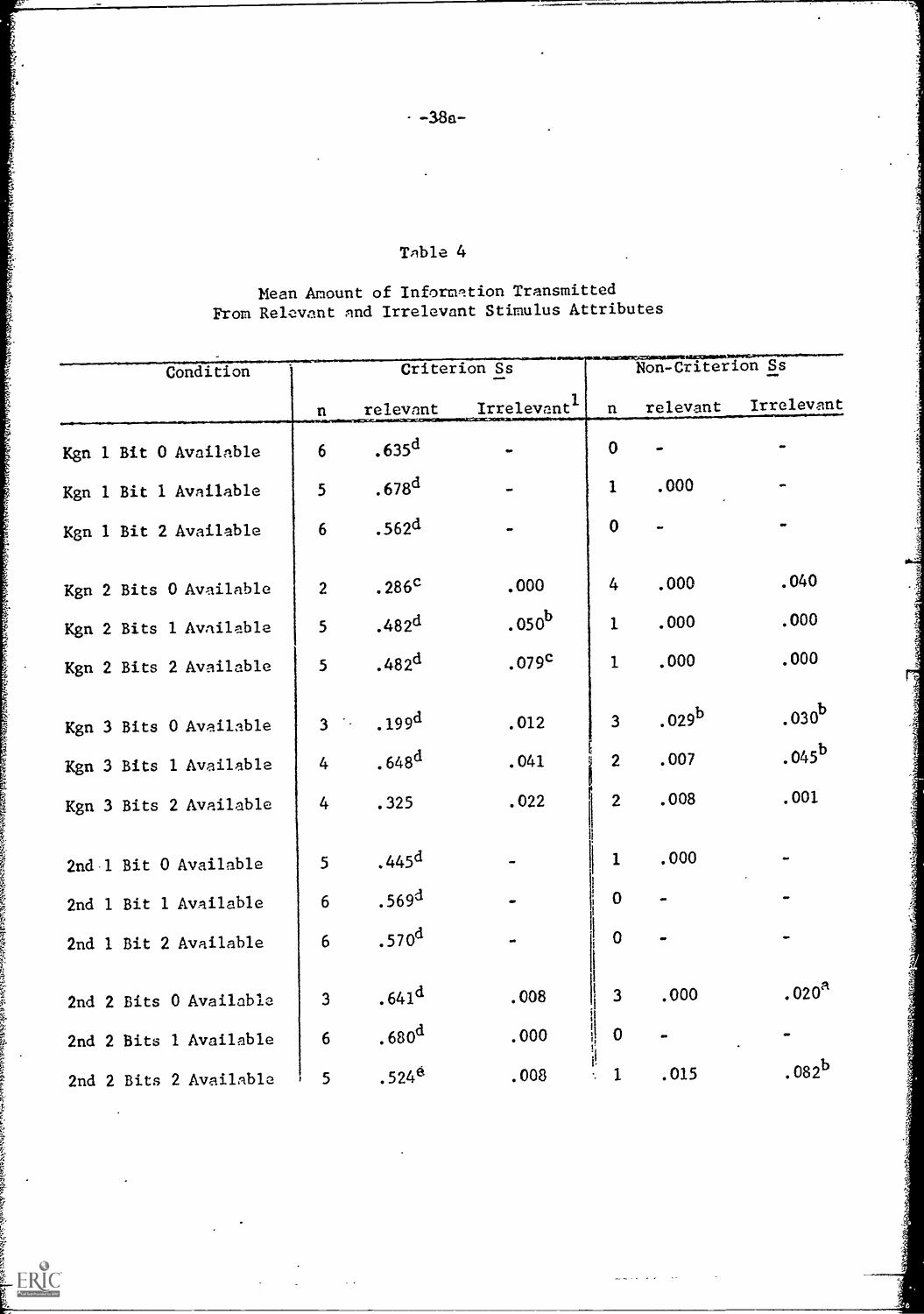| Table 4     |  |
|-------------|--|
| (continued) |  |

| Condition             |             | Criterion Ss      |                   |                | Non-Criterion |                   |  |
|-----------------------|-------------|-------------------|-------------------|----------------|---------------|-------------------|--|
|                       | $\mathbf n$ | relevant          | Irrelevant        | n              | relevant      | Irrelevant        |  |
| 2nd 3 Bit 0 Available | 3           | .378 <sup>d</sup> | .036              | 3 <sup>1</sup> | .009          | .021 <sup>3</sup> |  |
| 2nd 3 Bit 1 Available | 6           | .367 <sup>d</sup> | .089 <sup>d</sup> | $\mathbf 0$    | $\bullet$     | $\bullet$         |  |
| 2nd 3 Bit 2 Available |             | .413 <sup>d</sup> | .019              |                | .044          | .193 <sup>d</sup> |  |

 $^{\text{1}}$  The irrelevant dimension which transmitted the grea for each S was used in computing the mean. the greatest amount of information

a  $p \lt 0.05$ 

**CONTRACTORS** 

ERIC

- b  $p < .025$
- c  $p < .005$
- d  $p < .001$

-38b-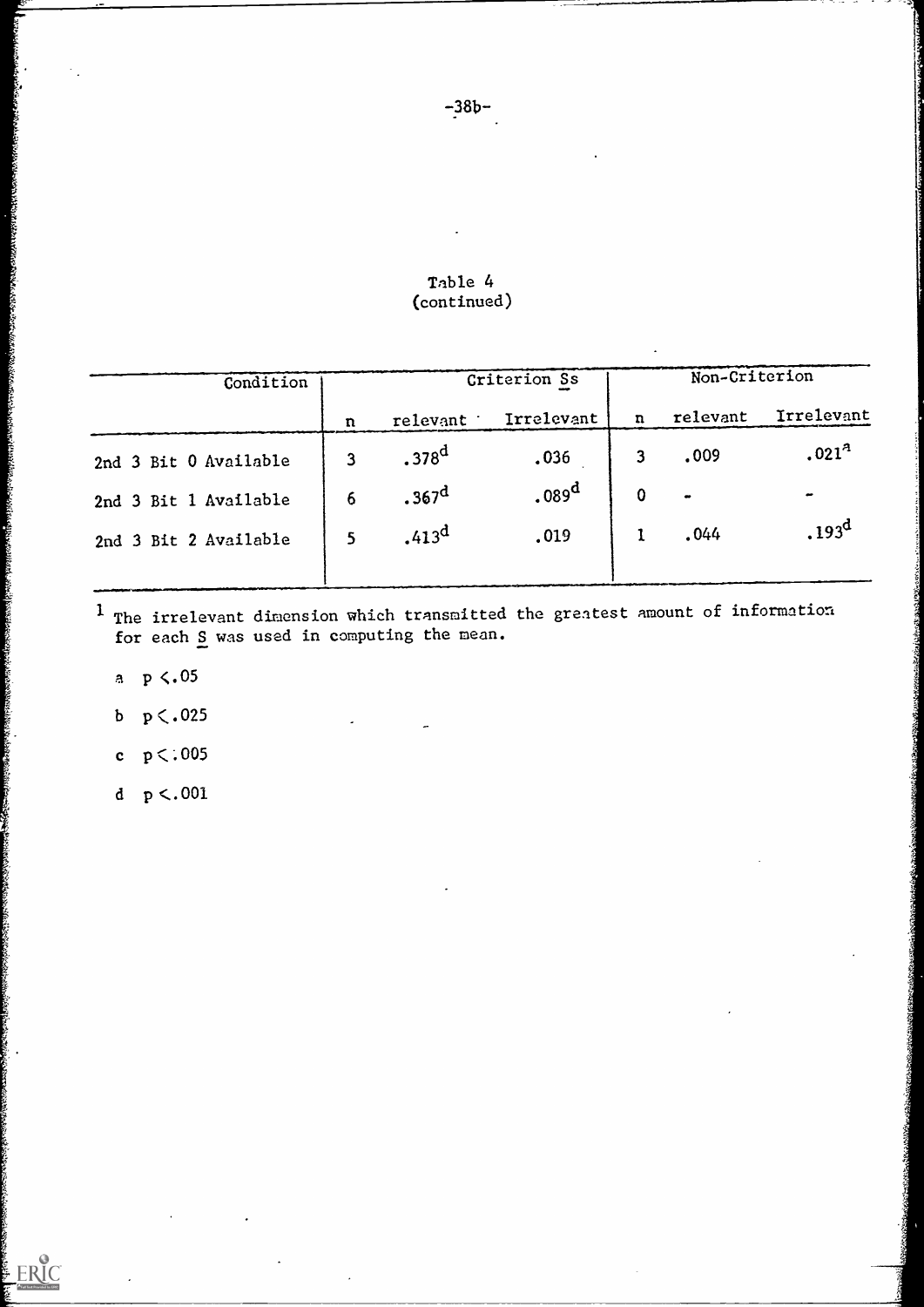

 $-385-$ 

FRIC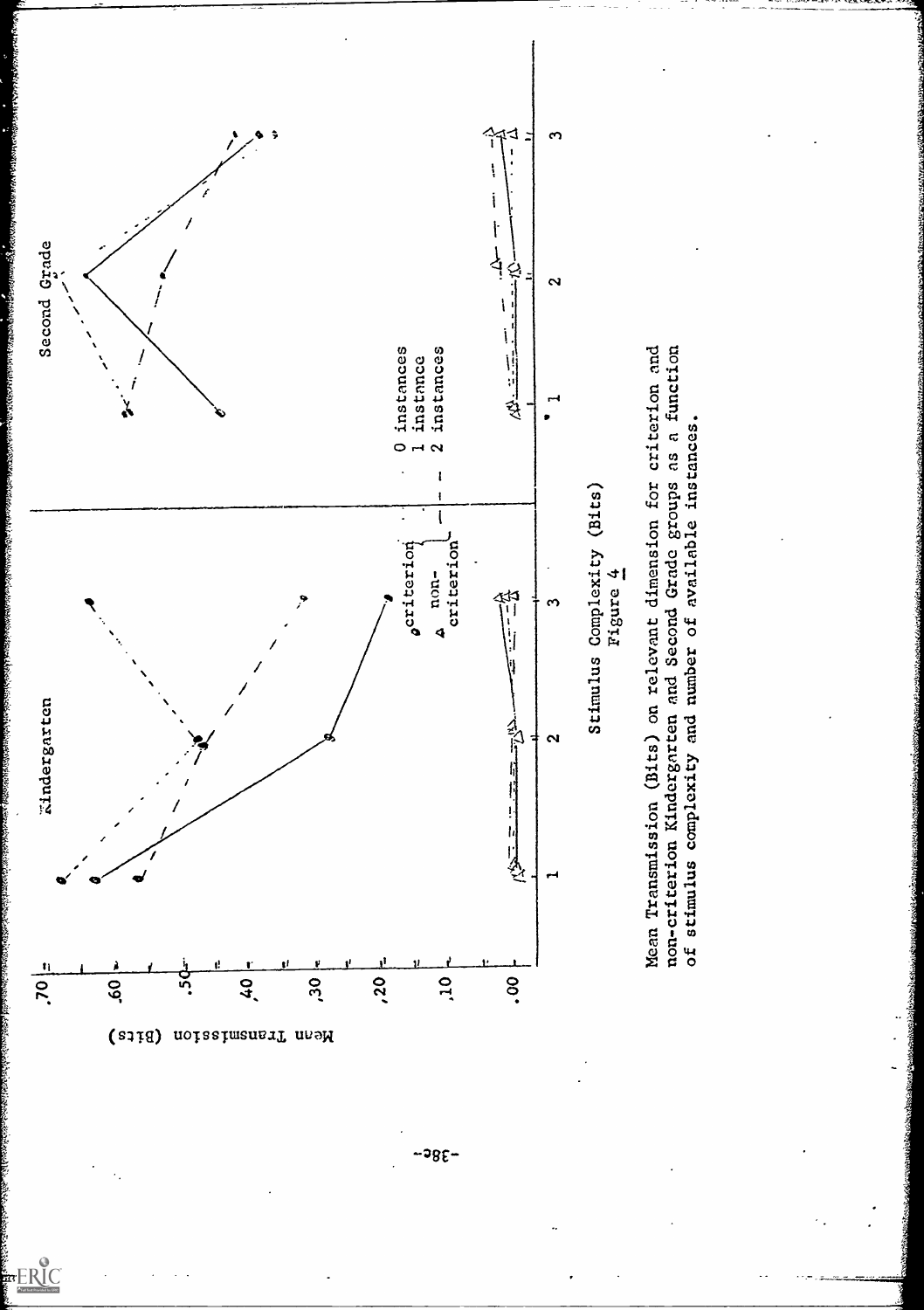mission was accounted for by the relevant dimension, while 807 was accounted for by response to the irrelevant cues. Thus, it appears that response to irrelevant cues was a major factor in the failure of Ss to reach criterion.

#### Discussion

A major purpose of this study was to examine the interaction of age and task complexity where complexity was defined in terms of stimulus uncertainty. Although the stimulus complexity effect was statistically significant, the interaction failed to attain an acceptable level of statistical significance. Examination of figure 5 suggests, however, that the younger children were more adversely affected by the increase in stimulus uncertainty than the older children. The major reason, as suggested by the data, for the nonsignificant interaction effect is apparently the extreme variability of the children's performance. Inspection of the individual performance scores suggests that many of the children entered the learning task with the correct hypothesis already formed and, therefore, required relatively few learning trials. Other children either had no hypothesis or contrary hypothesis resulting in many more trials to achieve criterion. With only six Ss in a cell, the effect of the variability was to eradicate statistical significance.

It should be noted, however, that the general direction of our age x complexity interaction is entirely consistent with that reported by Osler and Kofsky (1965). Considering the two studies together, there is support for the conclusion that concept learning is adversely influenced by higher levels of stimulus uncertainty. The conclusion is further warranted that younger children are more adversely influenced by higher levels of stimulus complexity than older children.

One reasonable interpretation offered by Osler and Kofsky (1965) for the age x complexity interaction is that younger, as opposed to older children rely more

-3Y-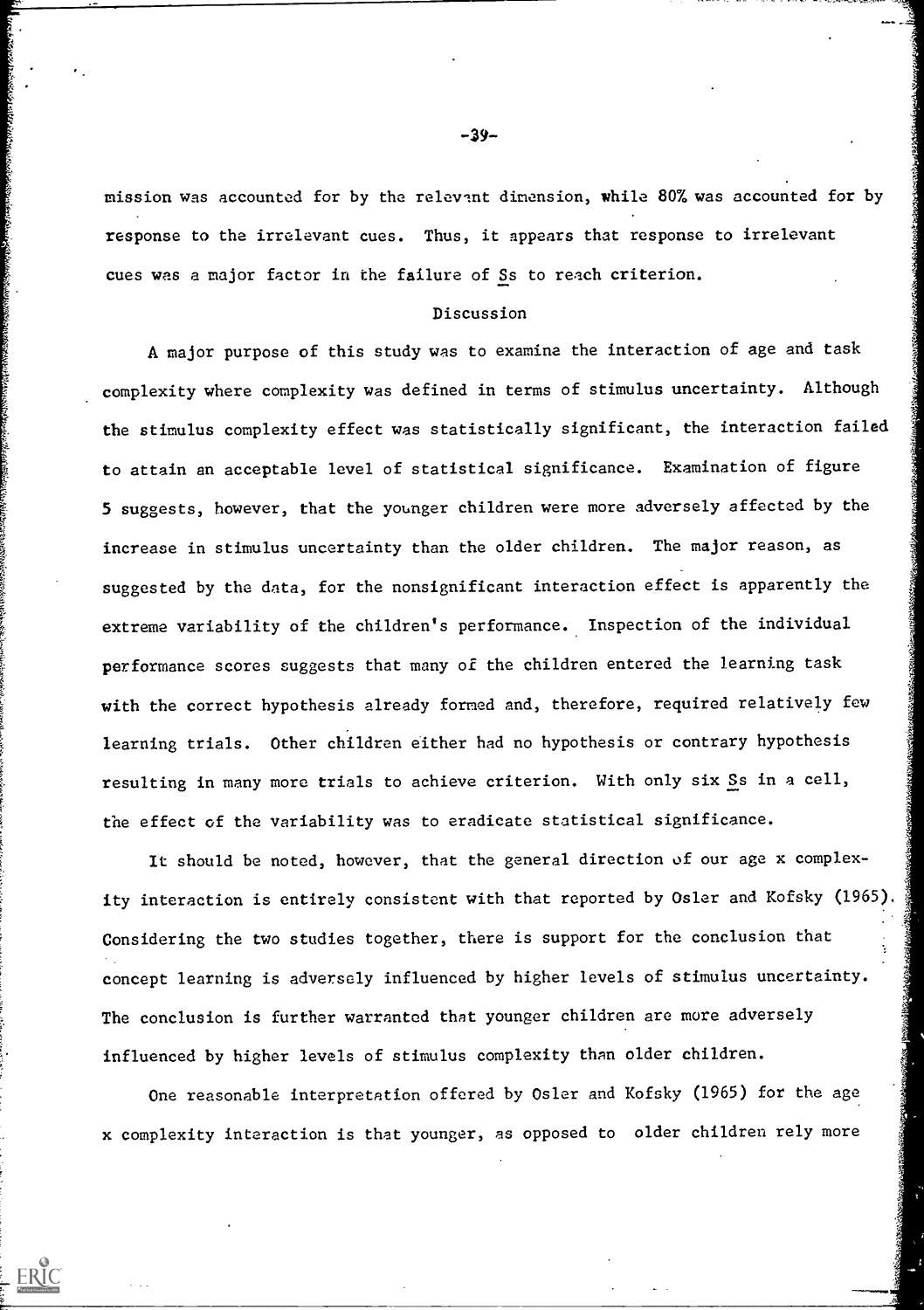

Bits of Information Figure 5

ERIC

Mean errors for Kindergnrten nnd Second Grade groups  $\lceil t/1 \rceil$  and 3 bits of information complexity.

 $-39a-$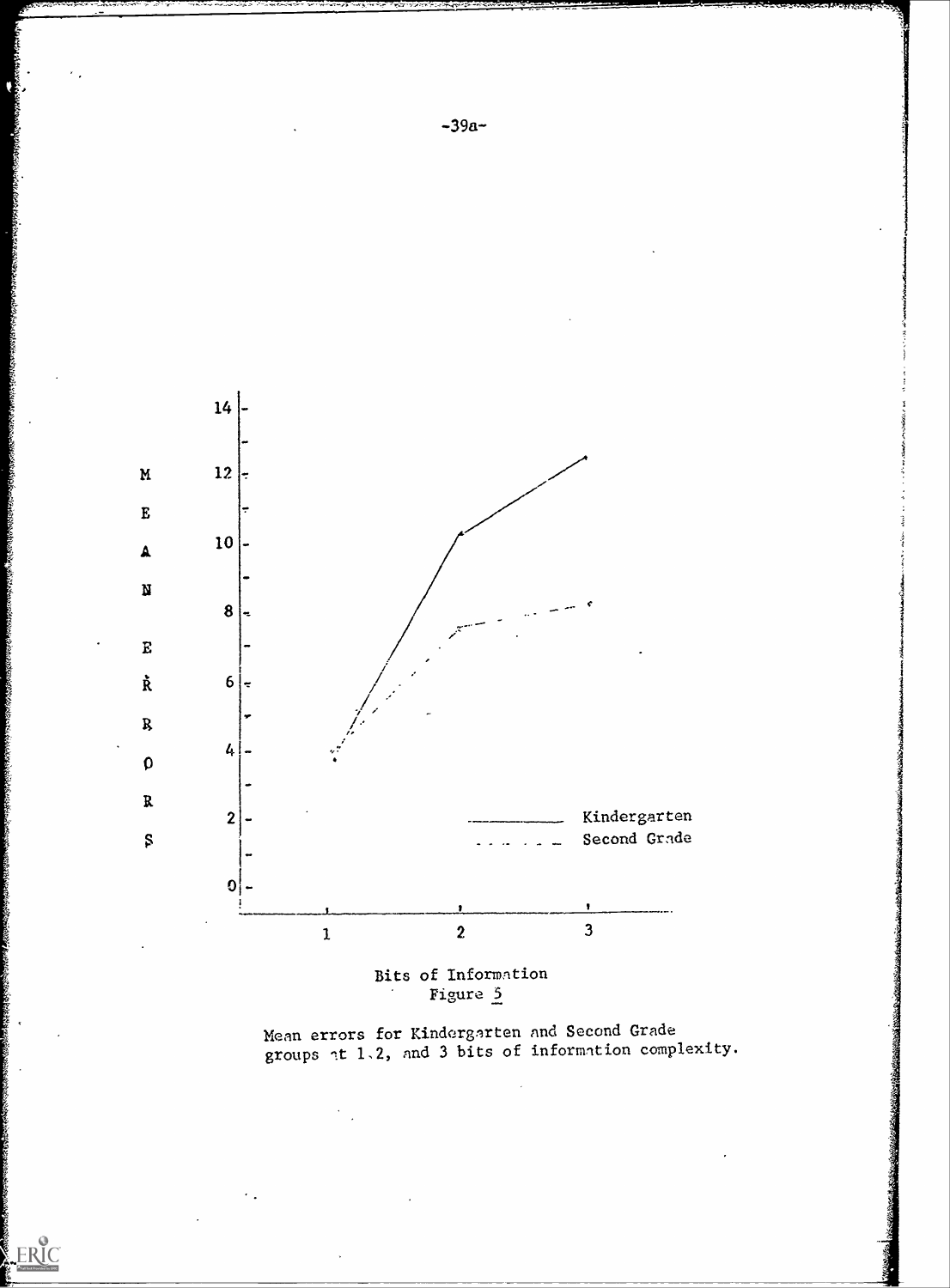on associating specific stimuli with specific responses. Older children, conversely, are probably dimensionalizing the task placing less of a load on their memory capacities. This hypothesis was examined in this study by providing the children with varying amounts of memory aids. We anticipate an age x memory aid effect but, again, it failed to attain an acceptable level of significance. The effect attributable to the memory aid variable was statistically significant with the zero availability group performing less well than the one and two availability group. The interaction of stimulus complexity x memory aid was also not statistically significant.

Inspection of figures 1 and 3 suggest that the general trends are not consistent with the age x memory aid hypothesis. Figure 1 indicates that the second grade group Improved more with the memory aid than the kindergarten group. Similarly, figure 3, which compares age groups for pooled complexity levels, indicates greater improvement for the older children. In terms of the original hypothesis these results suggest that the memory aid is more effective when the children dimensionalize the stimuli. Thus, in the task used in this study, the children dimensionalizing the stimuli, as opposed to the S-R learners, maintain their memory load advantage. Indeed, it can be argued that the memory aids provide a greater percentage reduction in memory load, because of dimensionalizing for the older, as opposed to, the younger children. This revised hypothesis will be examined in our next study.

A finding of particular interest from the information analysis concerns the performance of the non-criterion Ss. Although the number of non-criterion children in lack of the cells is small, it should be noted that they uniformly perseverated in their responses to the irrelevant dimensions. Another possibility,.observable

 $-40-$ 

**CONTRACTOR CONTRACTOR COMPANY CONTRACTOR**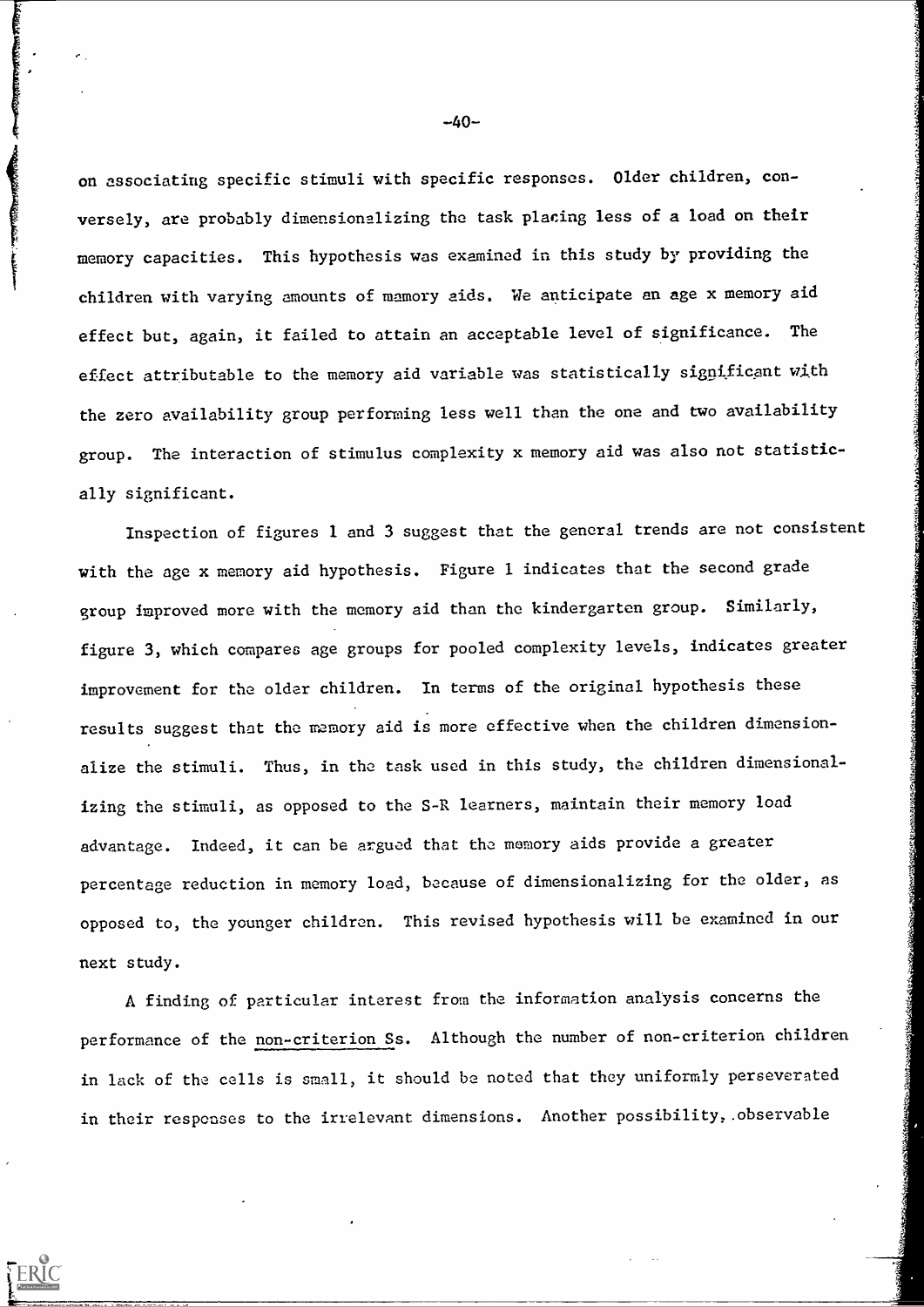from this analysis, was for the children to respond randomly. This tendency toward perseveration was noted by Osler and Kofsky (1965) who also found a greater tendency among their younger Ss (four-year-olds) for that type of behaviot. (Our data do not permit an age comparison because of too few Ss in the cells.) One might speculate that the children showing the perseverative behavior were satisfied with the approximately 50 1/0 reinforcement they received by continuously responding to the irrelevant dimension.

In view of the subject variability encountered in this study, we plan to change the design. Clearly, one feature of the design must include a greater number of Sa in each cell. Approximately 20 subjects per cell should be adequate. Secondly, we plan to include only two levels of stimulus complexity, one bit vs. 3 bits. Thirdly, the memory aid variable vill include zero available instances as opposed to one available instance. Essentially the revised design is a 2 x 2 x 2 with two levels of stimulus complexity, two levels of memory aid, and two age levels.

**Cashbrace Brown Deart Greece Brace Brace** 

ERIC

Another modification derived from the present study involves the procedure. Instead of using only one relevant dimension, we plan to counterbalance, within groups, the relevant dimension. In this way it should be possible to counteract response preferences nnd it also makes it possible to partial out the effects of stimulus preferences, if they should occur.

Finally, a are planning to use "culturally deprived" children in our sample and compare their performance with another sample of middle-class children.

-41-